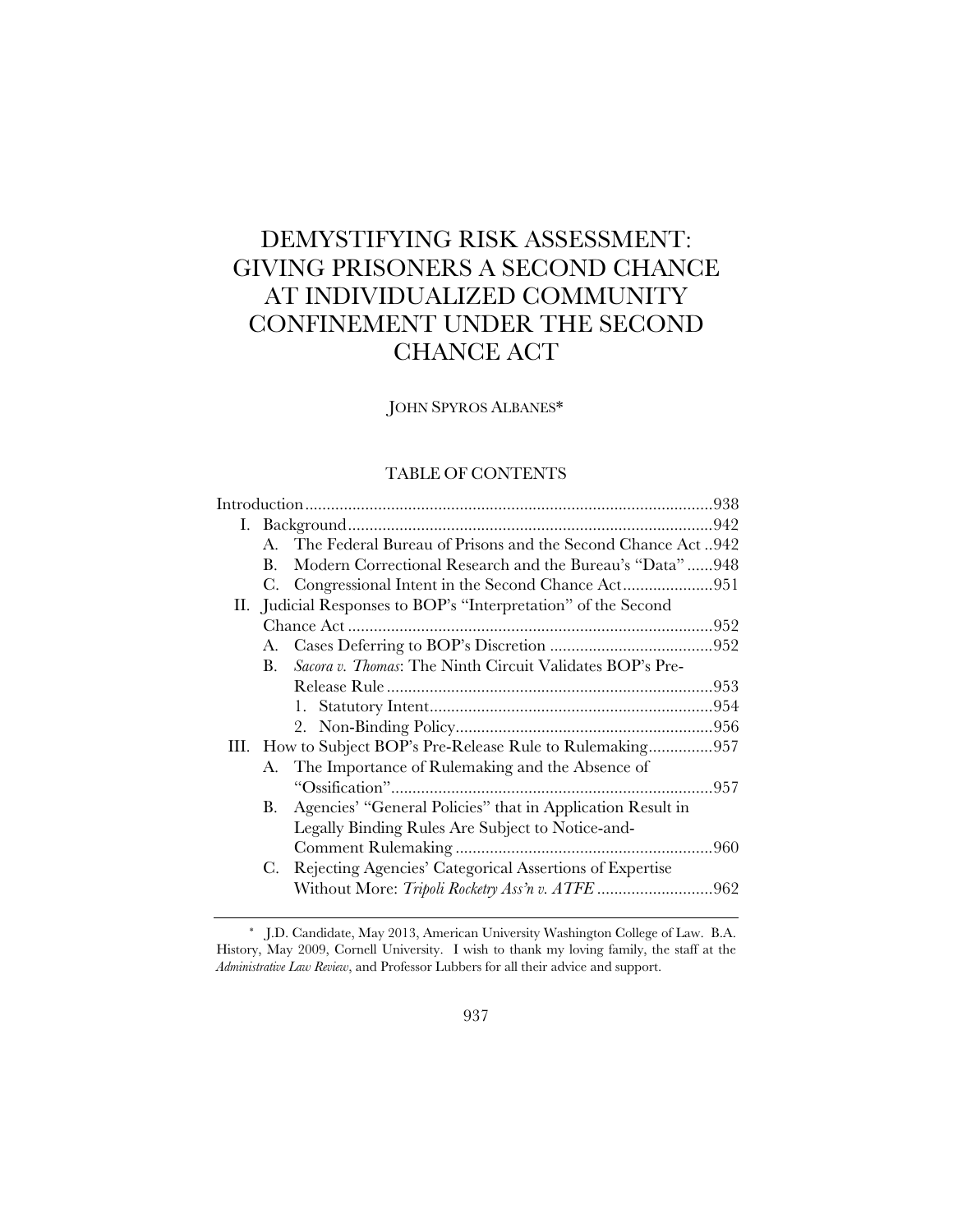## **INTRODUCTION**

Federal agencies use "backdoor rulemaking" to circumvent the requirements of the Administrative Procedure Act (APA) to the point of abuse1: they issue guidance documents, memoranda, bulletins, circulars, and other nonlegislative rules to avoid laborious<sup>2</sup> notice-and-comment procedures.3 These rules sometimes take the form of "spurious" rules, which may appear to be general policy statements but which agencies misuse to bind agency staff and the public.4 Scholars have called on the courts to rein in such backdoor rulemaking,<sup>5</sup> going so far as to advocate substantive review of guidance documents.6 The Judiciary appears to have taken notice, as many courts are scrutinizing these rules to ensure adherence to separation of powers principles.7 And while some

 2. *See* Michael Asimow, *Public Participation in the Adoption of Interpretive Rules and Policy Statements*, 75 MICH. L. REV. 520, 529–30 (1977) (noting that imposing a requirement of notice-and-comment rulemaking for guidance documents is generally rejected by agency staff members because of the delays and costs associated with such a requirement).

 3. *See* Anthony, *Lifting the Smog*, *supra* note 1, at 3 n.8 (noting the tendency to avoid formal procedures).

 4. *See* Anthony, *Interpretive Rules supra* note 1, at 1328–31 (explaining how agencies misuse such rules).

 5. *See generally* Mark Seidenfeld, *Substituting Substantive for Procedural Review of Guidance Documents*, 90 TEX. L. REV. 331 (2011) (reviewing various proposals to curb improper rulemaking).

6. *See generally id.*

 7. *See, e.g.*, Appalachian Power Co. v. EPA, 208 F.3d 1015, 1020 (D.C. Cir. 2000). Congress passes a broadly worded statute. The agency follows with regulations containing broad language, open-ended phrases, ambiguous standards and the like. Then as years pass, the agency issues circulars or guidance or memoranda, explaining, interpreting, defining and often expanding the commands in the regulations. . . . Law is made, without notice and comment, without public participation, and without publication . . . .

*Id. But see* Peter L. Strauss, *Publication Rules in the Rulemaking Spectrum: Assuring Proper Respect for* 

 <sup>1.</sup> *See* Robert A. Anthony, *Interpretive Rules, Policy Statements, Guidances, Manuals, and the Like—Should Federal Agencies Use Them to Bind the Public?*, 41 DUKE L.J. 1311, 1317 (1992) [hereinafter Anthony, *Interpretive Rules*) (noting agencies' tendency to avoid judicial and public scrutiny by issuing "nonlegislative" rules). This Comment occasionally will use Professor Anthony's term *spurious rule*—a rule that does not interpret law and was not subject to notice-and-comment procedures but which the agency nevertheless treats as binding upon affected parties. *See generally* Robert A. Anthony, *"Interpretive" Rules, "Legislative" Rules and "Spurious" Rules: Lifting the Smog*, 8 ADMIN. L.J. AM. U. 1, 10 (1994) [hereinafter Anthony, *Lifting the Smog*)*.*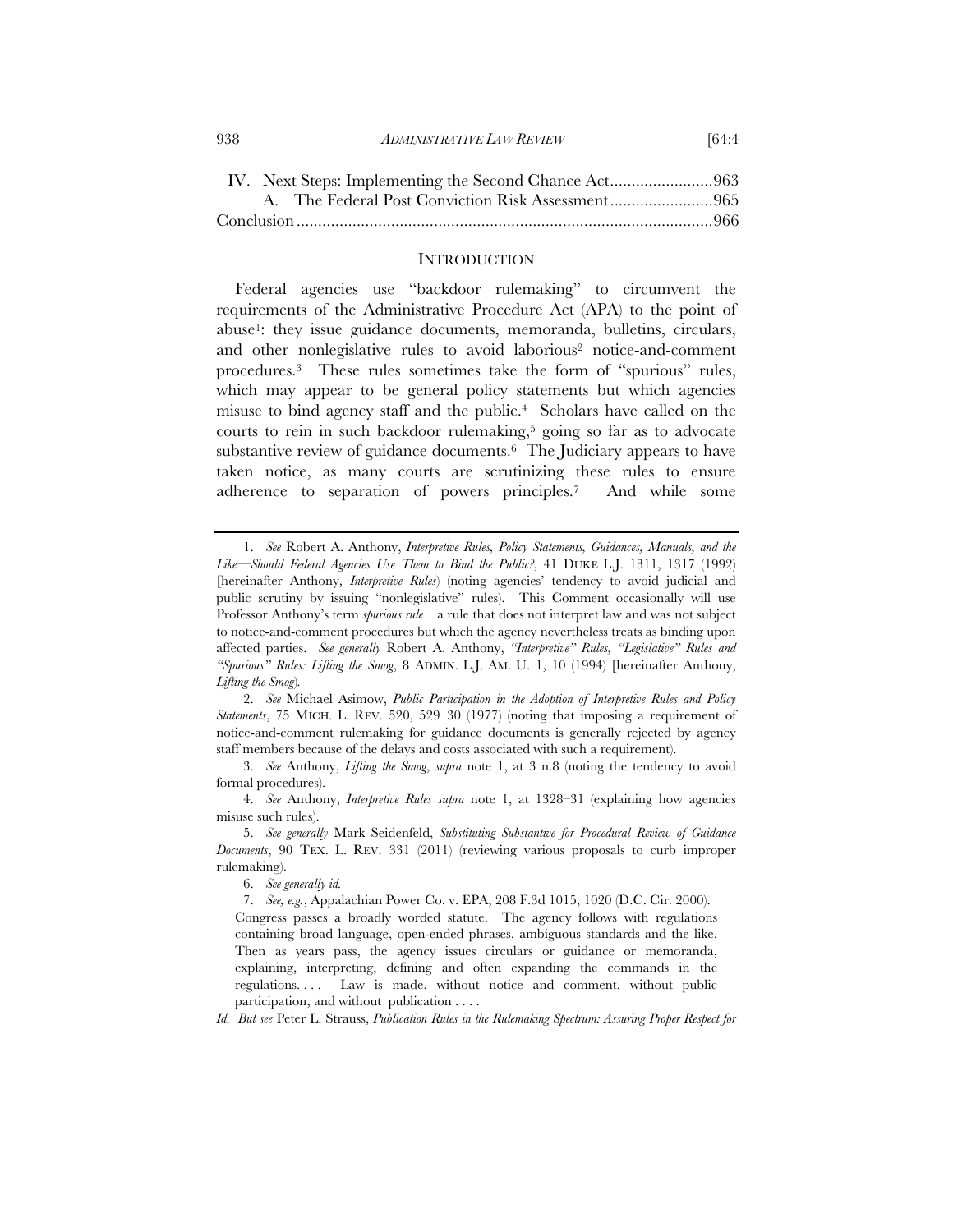commentators bemoan the "ossification,"8 or stagnation, that supposedly results from heightened judicial skepticism of agency action,<sup>9</sup> others are willing to take the risk to rein in spurious rules and create better systems.<sup>10</sup> Some even question whether a "hard look" at agency action creates significant ossification at all.<sup>11</sup> Whichever side of this debate one takes, at bottom it is the courts that must ascertain agency compliance with the APA.

This Comment explores the trend toward backdoor rulemaking in the context of one agency within the Department of Justice (DOJ): the Federal Bureau of Prisons (BOP or the Bureau). The Bureau has promulgated a binding informal policy based on a regulation that did little more than "parrot" the language of its enabling statute.<sup>12</sup> While BOP enforcement actions premised on this rule should be invalidated as arbitrary and capricious,<sup>13</sup> the courts have upheld them.<sup>14</sup> Thus, Bureau staff continues to interpret the statute on an ad hoc basis, a result Congress never intended.15

The enabling statute in question, the Second Chance Act (SCA or the Act), funded a national prisoner re-entry initiative to be implemented by

 11. *See* William S. Jordan III, *Ossification Revisited: Does Arbitrary and Capricious Review Significantly Interfere with Agency Ability to Achieve Regulatory Goals Through Informal Rulemaking?*, 94 NW. U. L. Rev. 393, 396 (2000) (explaining that in the D.C. Circuit, most remanded agency action was able to "recover"), *cited in* JEFFREY S. LUBBERS, A GUIDE TO FEDERAL AGENCY RULEMAKING 535 n.266 (4th ed. 2006).

 12. The regulation's language copied the language of the authorizing statute and should be afforded little deference under Supreme Court precedent. *See* Gonzales v. Oregon, 546 U.S. 243, 256–57 (2006) (remarking that interpretations of regulations that use "parroting" statutory language do not receive "*Auer* deference"); *cf.* Auer v. Robbins, 519 U.S. 452, 461 (1997) (showing that agency interpretations of its own regulations are normally entitled to substantial deference).

 13. *See*, *e.g.*, Anthony & Codevilla, *supra* note 10, at 671 n.18 (citing U.S. Tel. Ass'n v. FCC, 28 F.3d 1232 (D.C. Cir. 1994)); *see also infra* Part III.B (analyzing *U.S. Tel. Ass'n*).

 14. *See infra* Part II.A (describing decisions that have upheld the Federal Bureau of Prisons (BOP or the Bureau) actions).

 15. *See infra* Part I.C (explaining Congress's intent in passing the Second Chance Act (SCA or the Act)).

*an Essential Element*, 53 ADMIN. L. REV. 803, 807 (2001) (criticizing the D.C. Circuit for invalidating agency guidance).

 <sup>8.</sup> *Ossification*, as used by some commentators, is "a tendency toward or state of being molded into a rigid, conventional, sterile, or unimaginative condition." *See* MERRIAM-WEBSTER'S COLLEGIATE DICTIONARY 821 (10th ed. 2000).

 <sup>9.</sup> *See, e.g.*, Thomas O. McGarity, *Some Thoughts on "Deossifying" the Rulemaking Process*, 41 DUKE L.J. 1385, 1387–88 (1992) (describing the relative difficulty of rulemaking).

 <sup>10.</sup> *See* Robert A. Anthony & David A. Codevilla, *Pro-Ossification: A Harder Look at Agency Policy Statements*, 31 WAKE FOREST L. REV. 667, 682 (1996) (advocating hard-look review, a more searching form of judicial oversight of agency action).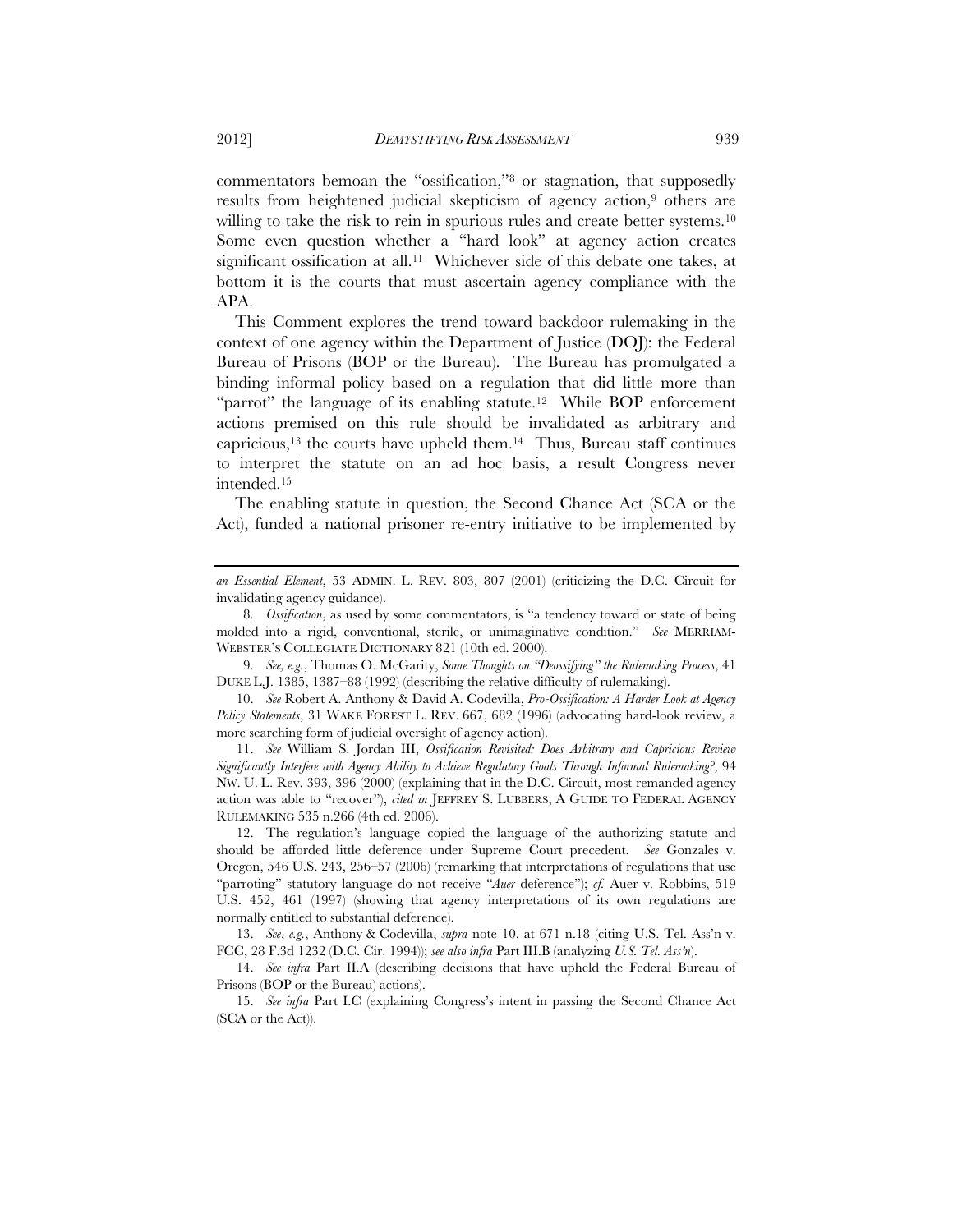BOP and DOJ.16 The Act ordered BOP's director to issue regulations that would maximize all inmates' chances of successful reintegration.17 To help achieve this ambitious goal, the SCA increased the maximum time that BOP could place inmates in halfway houses from six months to one year.18 Instead of interpreting the Act, however, the Bureau, without soliciting advance public comment, issued a regulation that simply copied the statutory language<sup>19</sup> and published binding guidance documents that substantially restrict inmates' access to community confinement.<sup>20</sup> The informal policy is primarily comprised of two Bureau memoranda, issued in April and November 2008.<sup>21</sup> Even though the memoranda are practically

 <sup>16.</sup> The BOP is directed, at a minimum, to assess and track each prisoner's skill level, give priority to high-risk offenders, and track prisoner re-entry needs. *See* 42 U.S.C. § 17541(a)(1)(D) (Supp. II 2009); 18 U.S.C.  $\frac{4042}{a}$  (Supp. IV 2011) (requiring the creation of a skills development plan); 18 U.S.C. § 3621(b)(1)–(5) (2006 & Supp. II 2009) (delineating factors the Bureau must consider in determining the length of a prisoner's Resident Reentry Center (RRC) placement).

 <sup>17.</sup> Second Chance Act of 2007, Pub. L. No. 110-199, § 251, 122 Stat. 657, 692, 693 (2008) (to be codified at 42 U.S.C. § 17555(c)(6)(C) (2012)) ("[The Bureau Director shall issue regulations] which shall ensure that placement in a community correctional facility by the Bureau of Prisons is . . . of sufficient duration to provide the greatest likelihood of successful reintegration . . . .").

 <sup>18.</sup> *Compare* Sentencing Reform Act of 1984, Pub. L. No. 98-473, § 212, 98 Stat. 2009 (1984) (codified as amended at 18 U.S.C. § 3624) (pre-2008 amendment) (enumerating that pre-release community confinement is not to exceed six months of the last 10% of the inmate's sentence), *with* 18 U.S.C. § 3624(c)(1) (Supp. II 2009) (highlighting that pre-release community confinement placements are "not to exceed 12 months").

 <sup>19. 73</sup> Fed. Reg. 62,440, 62,441 (Oct. 21, 2008), *invalidated by* Sacora v. Thomas, No. CV 08-578-MA (D. Or. June 16, 2010), *aff'd*, 628 F.3d 1059 (9th Cir. 2010), *cert. denied*, 132 S. Ct. 152 (2011).

 <sup>20.</sup> *See* U.S. SENTENCING COMM'N, REGIONAL HEARING ON THE STATE OF FEDERAL SENTENCING 9–10 (2009) [hereinafter U.S.S.C. ALTERNATIVES TO INCARCERATION] (statement of Harley G. Lappin, Director, Federal Bureau of Prisons) (acknowledging that the Act gives BOP increased pre-release placement authority but declining to give most offenders more than three-to-four months' time). For a thorough discussion of the SCA's statutory language in the context of BOP's pre-release policy, see S. David Mitchell, *Impeding Reentry: Agency and Judicial Obstacles to Longer Halfway House Placements*, 16 MICH. J. RACE & L. 235, 320 (2011) (recommending twelve-month pre-release community confinement and an exception to the mootness doctrine so that courts can hear more prisoners' claims on the merits).

 <sup>21.</sup> *See* Memorandum from Joyce K. Conley, Assistant Dir., Corr. Programs Div., Fed. Bureau of Prisons, and Kathleen M. Kenney, Assistant Dir./Gen. Counsel, Fed. Bureau of Prisons, to Chief Exec. Officers, Inmate Requests for Transfer to Residential Reentry Centers (Nov. 14, 2008) [hereinafter BOP November 2008 Mem.] (on file with author); Memorandum from Joyce K. Conley, Assistant Dir., Corr. Programs Div., Fed. Bureau of Prisons, and Kathleen M. Kenney, Assistant Dir./Gen. Counsel, Fed. Bureau of Prisons, to Chief Exec. Officers, Pre-Release Residential Re-Entry Center Placements Following The Second Chance Act of 2007 (Apr. 14, 2008) (on file with author) [hereinafter BOP April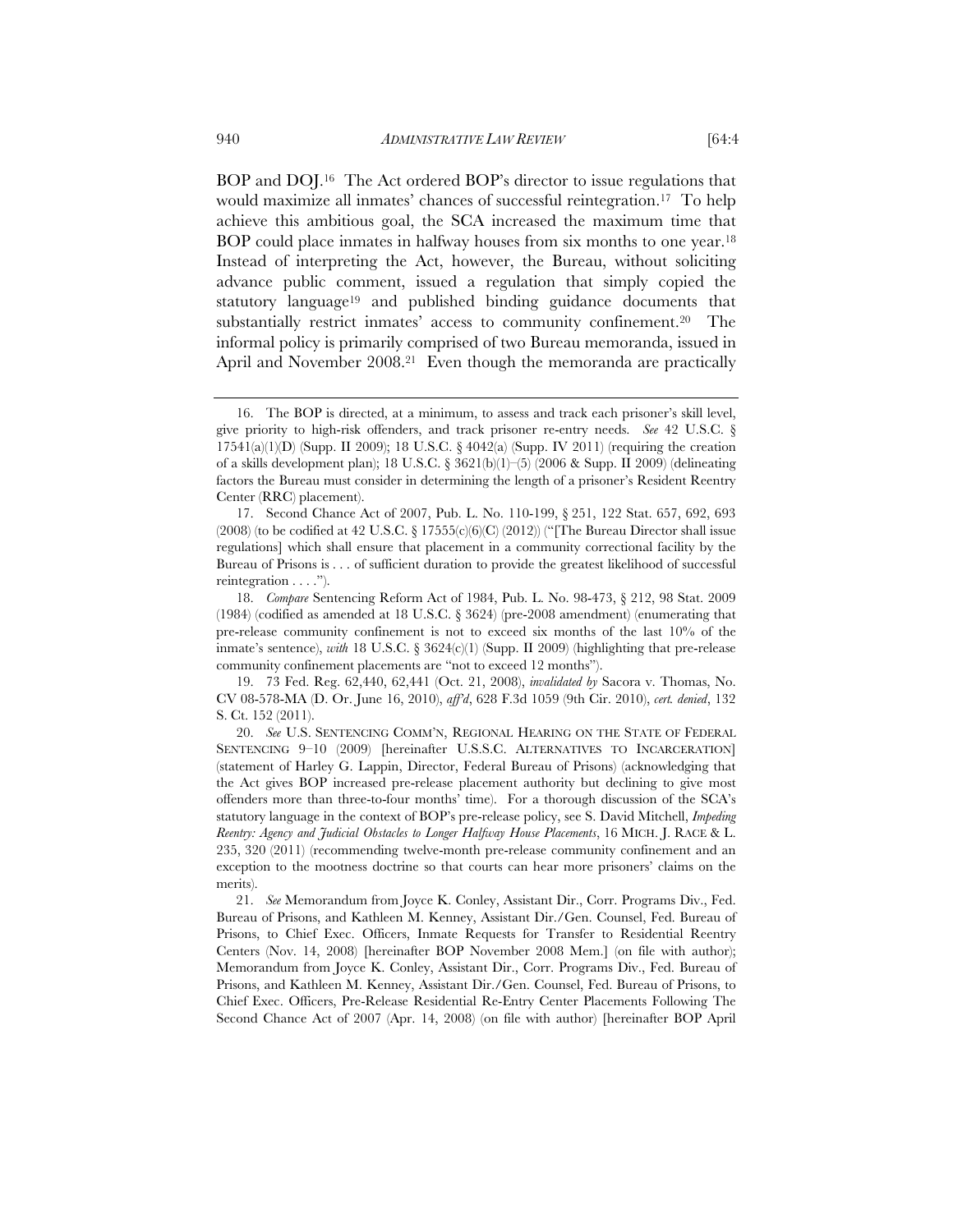binding on the public, neither has gone through notice-and-comment rulemaking.22 This backdoor rule in effect has enabled the Bureau to block Congress's effort to reduce recidivism.23 Indeed, by one account, only 2% of BOP inmates have been placed in community confinement for more than six months.24 BOP has not taken the steps necessary to achieve Congress's goal, and yet few courts have stepped in to force the Bureau's adherence to legislative intent,25 leading to congressional oversight and resignation of BOP's director.26

In a rare example of judicial intervention, on June 16, 2010, the U.S. District Court for the District of Oregon invalidated BOP's parroting regulation (but not its memoranda) because the Bureau did not establish good cause to forgo advance notice-and-comment.27 While the court enjoined the regulation's enforcement until BOP re-issued it after having provided notice and an opportunity for public comment, it did not find the Bureau's informal policy to be contrary to the SCA or the APA.28 The Ninth Circuit affirmed.29 On September 20, 2011, the Bureau published a

 23. Correctional researchers had the following to say about institutional impediments to reforms:

The environment of corrections is primarily a command and control, punishmentoriented culture. In this environment, rehabilitation is often a periphery goal, if it is supported at all. . . . [R]esistance to implementation is an anticipated challenge due to the perceived misalignment of these practices. . . . Resistance to change, while sometimes limited to a few individuals, is most likely to arise from an organizational culture that prefers the traditional way of doing things.

Jennifer Lerch et al., *Organizational Readiness in Corrections*, FED. PROBATION, June 2011, at 6 (citations omitted).

24. *See* Mitchell, *supra* note 20, at 301 n.399.

25. *See infra* Part II.A (reviewing judicial responses to BOP's memoranda).

 26. *See infra* Part IV (describing Congress's Government Accountability Office BOP audit and former Director Lappin's possibly "for cause" resignation).

 27. Sacora v. Thomas, No. CV 08-578-MA (D. Or. June 16, 2010), *aff'd*, 628 F.3d 1059 (9th Cir. 2010), *cert. denied*, 132 S. Ct. 152 (2011); *see also* Administrative Procedure Act (APA), 5 U.S.C. § 553 (2006).

28. *Sacora*, 628 F.3d at 1068–70.

 29. *Id.* at 1070. BOP did not appeal the district court's order that it reissue the interim rule using notice-and-comment rulemaking. *Id.* at 1065 n.6.

<sup>2008</sup> Mem.].

 <sup>22.</sup> Apparently realizing its misstep, the Bureau issued another memorandum that no longer required regional director approval and adopted an "approach" of targeting high-risk offenders, but lacked useful guidance for staff about how the "approach" would work in practice. *See* Memorandum from D. Scott Dodrill, Assistant Dir. Corr. Programs Div., Fed. Bureau of Prisons, to Chief Exec. Officers, Revised Guidance for Residential Reentry Center (RRC) Placements (June 24, 2010) [hereinafter BOP June 2010 Mem.]. Moreover, the newest memorandum does not rescind the requirement of "unusual or extraordinary" circumstances. *See id.*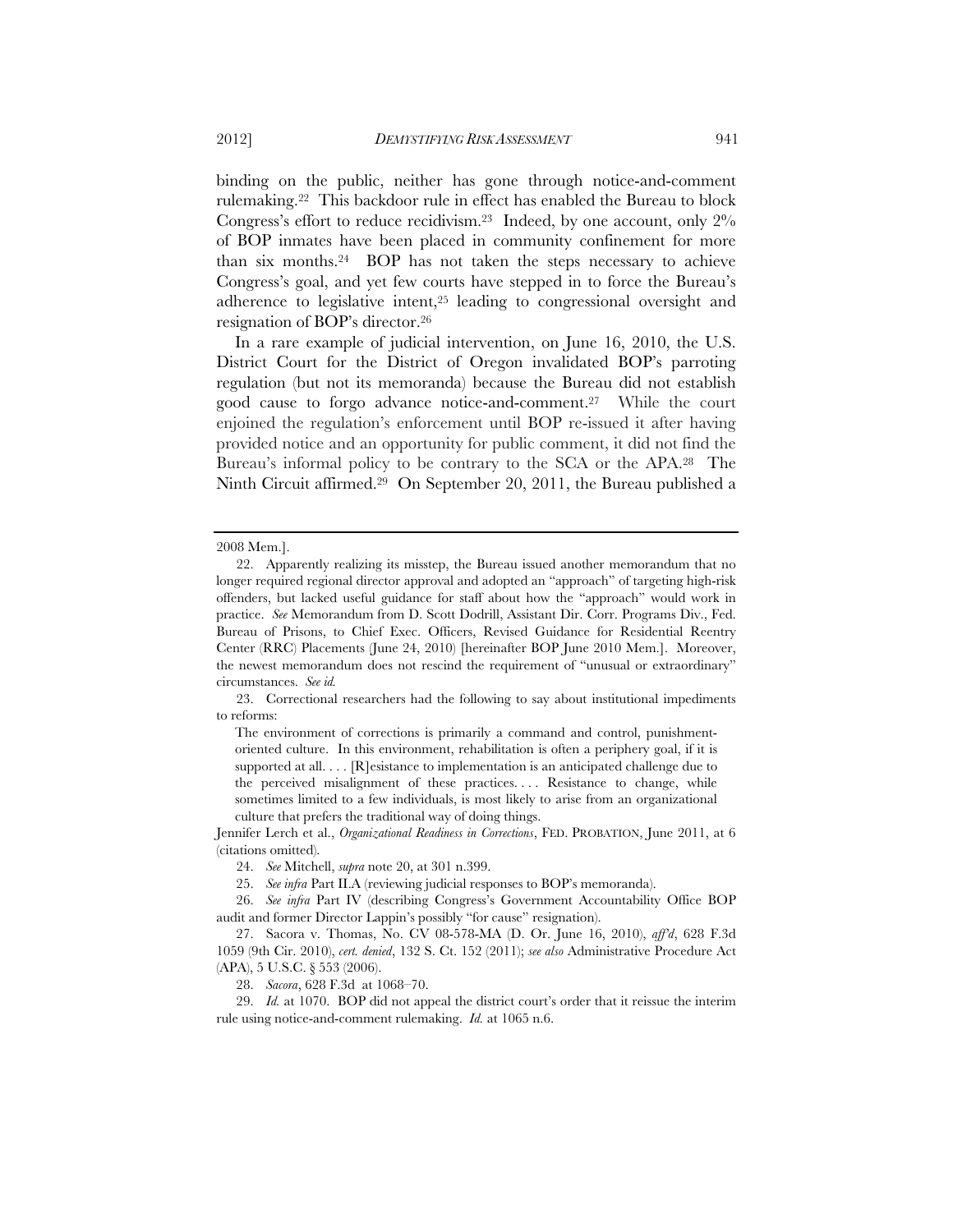notice of a "new" regulation that reads exactly the same as the first one.<sup>30</sup> The Bureau has not predicted the final rule's likely publication date.<sup>31</sup>

This Comment recommends that courts force BOP's 2008 memoranda through notice-and-comment rulemaking to give the public its rightful say on the pre-release rule.32 Once the Bureau has provided the public with a meaningful opportunity to comment, the resulting regulation, enlightened by modern correctional research,<sup>33</sup> should incorporate an offender riskassessment instrument to determine future Resident Reentry Center (RRC) placements. In the final analysis, requiring rulemaking will better align BOP's policy with congressional intent and empirical data on recidivism and re-entry—an improvement that should pay dividends for law-abiding taxpayers and ex-offenders alike.

Part I reviews the legal backdrop to the Act's passage and explains the SCA's intent and purpose. Part II analyzes judicial responses to BOP's "interpretation" of the Act and argues that the Bureau's implementation of the SCA violates the APA and the Act itself. Part II also asserts that, given their unique expertise in sentencing decisions, courts should not defer to BOP's pre-release rule. Part III examines two cases that repudiated actions of the Federal Communications Commission and the Bureau of Alcohol, Tobacco, Firearms, and Explosives, and urges courts to send BOP's memoranda back to the Bureau for notice-and-comment rulemaking. Lastly, Part IV discusses executive and legislative responses to the Bureau's broader failure to enforce the SCA and recommends that BOP incorporate a risk-assessment instrument into its new regulation.

## I. BACKGROUND

#### *A. The Federal Bureau of Prisons and the Second Chance Act*

BOP, directly or through its contract facilities, manages over 218,000 prisoners, about 9,000 of whom are confined in halfway houses; 5,800

 <sup>30.</sup> Pre-Release Community Confinement, 76 Fed. Reg. 58,197 (proposed Sept. 20, 2011) (to be codified at 28 C.F.R. pt. 570).

 <sup>31.</sup> *See* e-mail from BOP to author, July 18, 2012 ("The final rule on pre-release confinement is still in development. We are unable to project a publication date at this time.") (on file with author).

 <sup>32.</sup> *See* 5 U.S.C. § 706(2)(D) (2006) ("[T]he reviewing court shall . . . hold unlawful and set aside agency action, findings, and conclusions found to be . . . without observance of [required] procedure . . . .").

 <sup>33.</sup> Public participation is a foundation stone of agency action, even when agencies promulgate interpretive rules and guidance. *See* Asimow, *supra* note 2, at 575 (stating that the need for the public to provide agencies with relevant information on proposed informal rules, including guidance, is just as great as when agencies are issuing legislative rules).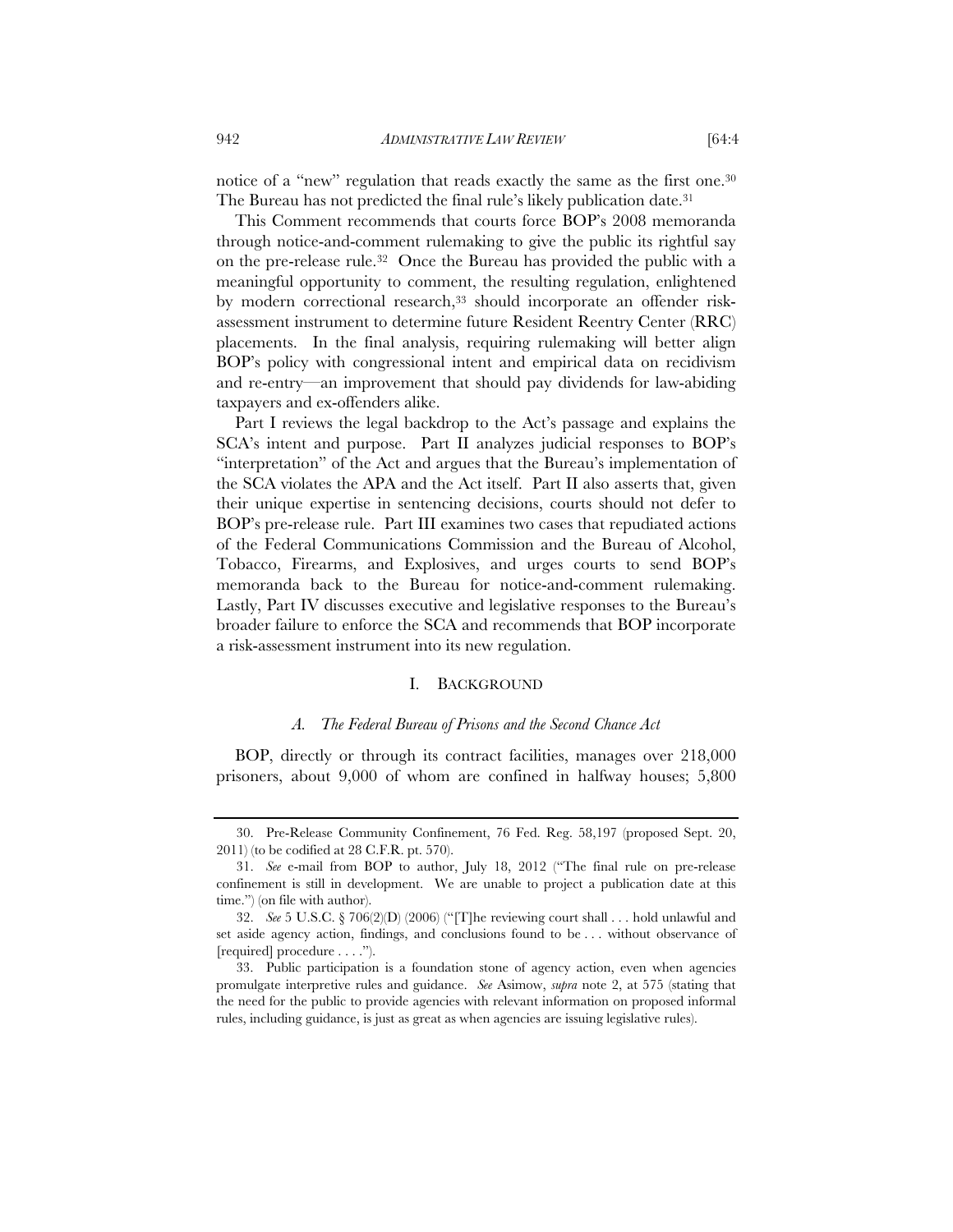inmates enter the federal correctional system annually.<sup>34</sup> Approximately 40% of inmates are serving sentences of ten years or more; about half for drug offenses; and 93% are male.35 Despite longstanding criticism of prison overcrowding,36 federal prisons are now over 35% above capacity.37 And imprisonment comes at a price: in 2010 alone it cost taxpayers \$28,28438 to keep one federal inmate behind bars, while it cost 8.6% less<sup>39</sup> to confine the same prisoner in one of the Bureau's  $175$  RRCs,<sup>40</sup> also known as halfway houses or community correctional centers (CCCs).

According to BOP, "[RRCs] make it possible for ex-offenders to establish positive ties to the community gradually, while correctional staff supervises their activities during this important readjustment phase."<sup>41</sup> Indeed, community confinement can play an important role in reducing recidivism (or re-offending), as a shocking 60% of inmates re-offend within two years of release.<sup>42</sup> Yet today, only around 4% of inmates are housed in RRCs (during a transition period called pre-release community confinement)43 before re-entering society.

In the face of this cycle of criminality,<sup>44</sup> all three branches of the Federal Government have sought to reduce recidivism by promoting programs centered on drug treatment, vocational training, and community

37. U.S.S.C. ALTERNATIVES TO INCARCERATION, *supra* note 20, at 1.

 <sup>34.</sup> *See Weekly Population Report*, FED. BUREAU OF PRISONS, http://www.bop.gov/ locations/weekly\_report.jsp#contract (last updated Nov. 29, 2012).

 <sup>35.</sup> *See Quick Facts About the Bureau of Prisons*, FED. BUREAU OF PRISONS, http://www.bop.gov/about/facts.jsp (last updated Oct. 27, 2012).

 <sup>36.</sup> *See, e.g.*, Costello v. Wainwright, 397 F. Supp. 2d 20, 38 (M.D. Fla. 1975) (concluding that overcrowding "ultimately disserve[s] the rehabilitative goals of the correctional system").

 <sup>38.</sup> By comparison, social services workers earn a median salary of \$28,740. *See* BUREAU OF LABOR STATISTICS, http://www.bls.gov/oes/current/oes211093.htm (last modified Mar. 27, 2012).

 <sup>39.</sup> *See* Annual Determination of Average Cost of Incarceration, 76 Fed. Reg. 57,081 (Sept. 15, 2011).

 <sup>40.</sup> *See Directory of Active Contracts: March 2010*, FED. BUREAU OF PRISONS, *available at*  http://www.bop.gov/locations/cc/RRcontracts\_0310.pdf (listing current RRCs).

 <sup>41.</sup> *See* U.S. DEP'T OF JUSTICE, FED. BUREAU OF PRISONS, STATE OF THE BUREAU 2009 31, *available at* http://www.bop.gov/news/PDFs/sob09.pdf.

 <sup>42.</sup> *See* Laura Knollenberg & Valerie A. Martin, *Community Reentry Following Prison: A Process Evaluation of the Accelerated Community Entry Program*, FED. PROBATION, Sept. 2008, at 54, 55 (stating how critical the period immediately following release is to offender outcomes).

 <sup>43.</sup> *See Weekly Population Report*, FED. BUREAU OF PRISONS, http://www.bop.gov/ locations/weekly\_report.jsp (last updated Nov. 29, 2012).

 <sup>44.</sup> One out of every 99 Americans, and an astonishing 1 in 9 African-American men between the ages of 20 and 34 (approximately 11%), is imprisoned. *See* Adam Liptak, *More Than 1 in 100 Adults Are Now in Prison in U.S.: Inmate Population is Highest in the World*, N.Y. TIMES, Feb. 29, 2008, at A14.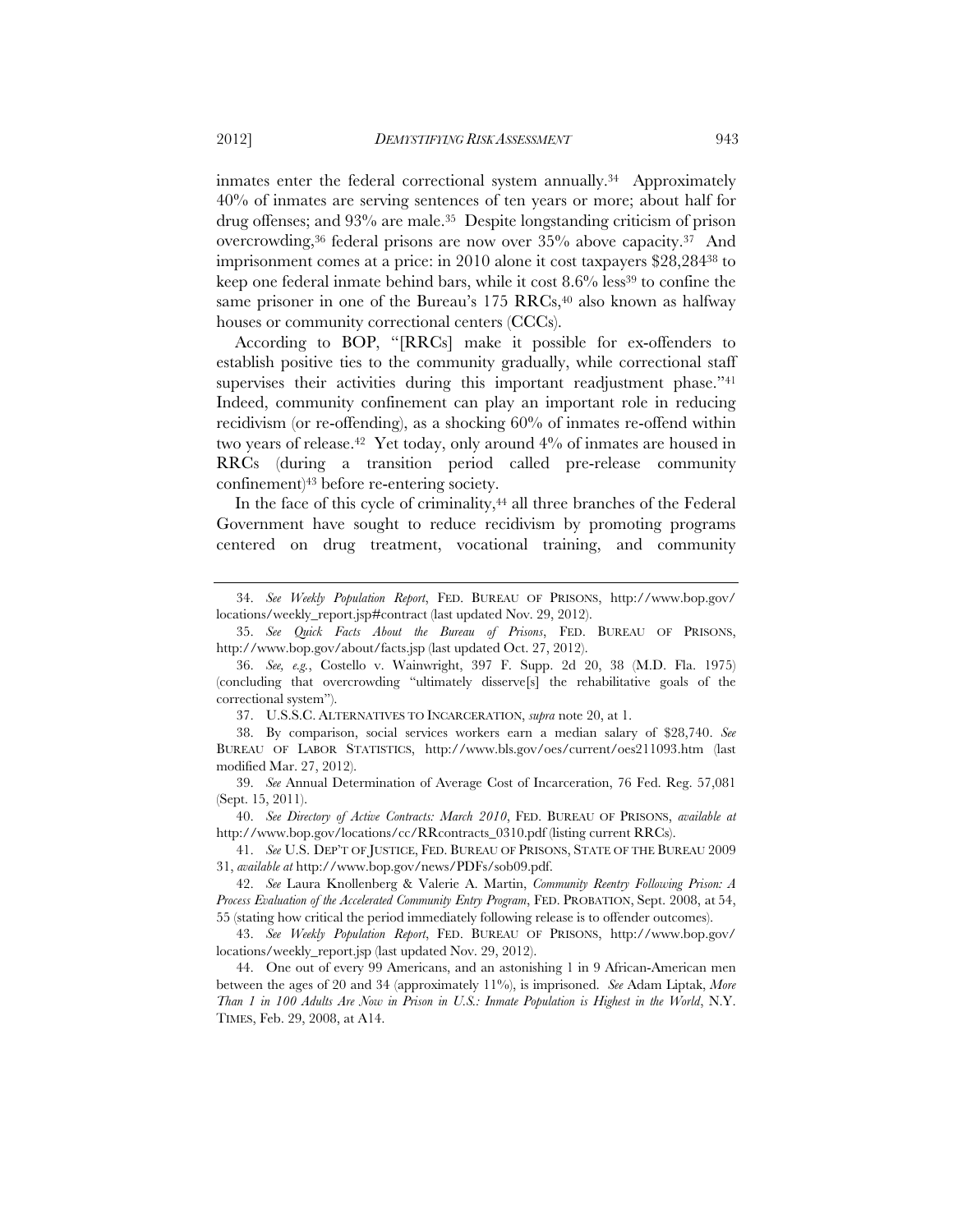confinement.45 Judicial opinions,46 legislative enactments,47 and executive policy statements48 indicate broad support for programs that will help offenders successfully reintegrate. Moreover, in an effort to create a smarter administrative state, in recent years the Executive Branch has urged agencies to justify their rules with current empirical research and to solicit public input.<sup>49</sup>

By the early 2000s, prison overcrowding coupled with little change in recidivism rates spurred Congress to pass the SCA.50 Given the burgeoning

 47. Second Chance Act of 2007, Pub. L. 110-199, 122 Stat. 657 (2008) (to be codified as amended in 42 U.S.C. § 17501).

 48. Keith B. Richburg, *States Seek Less Costly Substitutes for Prison: Treatment, Parole Are Gaining Favor*, WASH. POST, July 13, 2009, at A4 ("President Obama has asked Congress for more than \$200 million for prisoner-reentry programs."). DOJ recently committed another \$58 million to reentry programs following significant reductions in many states' recidivism rates. *See* Press Release, Office of Pub. Affairs, U.S. Dep't of Justice, Justice Department Announces \$58 Million to Improve Reentry Outcomes (Oct. 1, 2012), *available at*  http://www.justice.gov/opa/pr/2012/October/12-ag-1185.html. And in an earlier example of executive action, in January 2011, Attorney General Eric Holder convened the first annual meeting of the Reentry Council, a cabinet-level group whose mission it is to reduce recidivism, save taxpayer dollars, and make communities safer. *See* Press Release, Office of Pub. Affairs, U.S. Dep't of Justice, Attorney General Eric Holder Convenes Inaugural Cabinet-Level Reentry Council (Jan. 5, 2011) [hereinafter Press Release, Reentry Council], *available at* http://www.justice.gov/opa/pr/2011/January/11-ag-010.html.

 49. *See* Cass Sunstein, Adm'r, Office of Info. & Regulatory Affairs, Keynote Address at the Administrative Law Review Symposium: Interbranch Control of Regulation: Executive, Legislative, and Judicial Influence, and Agency Response (Feb. 17, 2012) (stating that OIRA's future goals are, among others, "interagency cooperation" and empirically informed agency decisions that will reduce costs and eliminate unjustified burdens).

 50. *See* H.R. REP. NO. 110-140, at 2 (2007), *reprinted in* 2008 U.S.C.C.A.N. 24 ("The Federal prison population has increased more than seven-fold over the past 20 years.... According to the Bureau of Justice Statistics, expenditures on corrections alone increased from \$9 billion in 1982 to more than \$50 billion today."); *see also* Richburg, *supra* note 48, at A4 ("A powerful motivator for alternative sentencing is recidivism. For nearly 20 years, national recidivism rates have remained the same . . . ."); Liptak, *supra* note 44, at A14 (quoting Susan Urahn, Pew Center managing director, saying, "'We aren't really getting the

 <sup>45.</sup> *See* ANTHONY C. THOMPSON, RELEASING PRISONERS, REDEEMING COMMUNITIES: REENTRY, RACE, AND POLITICS 163–64 (2008) (noting that DOJ established the Federal Reentry Courts in an effort to track the nearly 650,000 prisoners released yearly from state and federal prisons in the 1990s).

 <sup>46.</sup> *See* Tapia v. United States, 131 S. Ct. 2382, 2392–93 (2011) (approving lower courts' discussion of rehabilitative programs during sentencing and encouraging judges to recommend that the BOP place prisoners in treatment programs, but not permitting courts to impose longer sentences "to enable an offender to complete a treatment program"); *see also* U.S. SENTENCING COMM'N, RESULTS OF SURVEY OF UNITED STATES DISTRICT JUDGES JANUARY 2010 THROUGH MARCH 2010 (2010) (indicating that 44% of respondents believed split sentencing between imprisonment and community confinement should be made more available for certain crimes).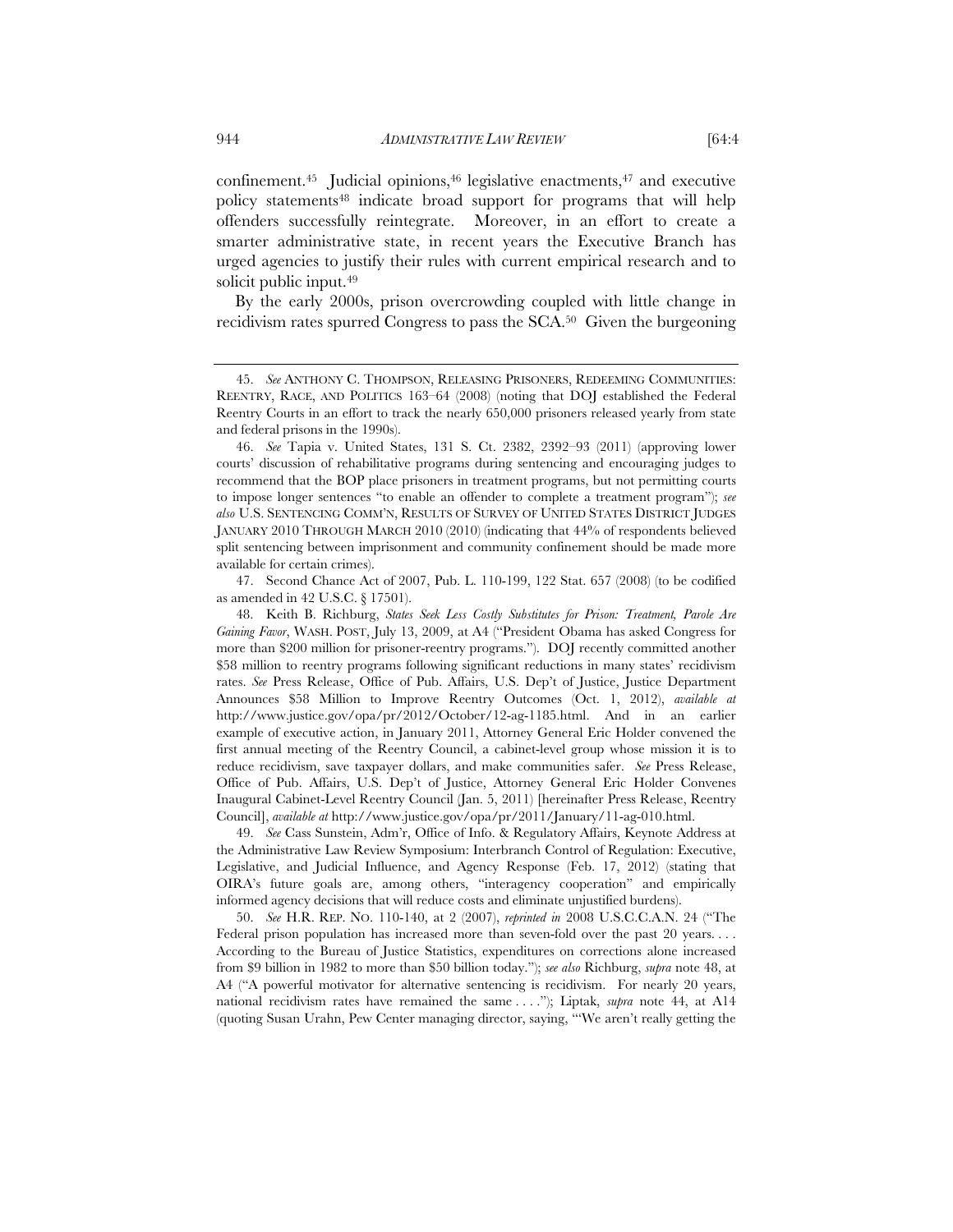cost of the federal prison system and the United States' serious debt crisis,<sup>51</sup> it is no surprise that the House Report found a severe increase in federal imprisonment rates as one reason to support the Act's sweeping reforms<sup>52</sup> or that the bill passed with almost unanimous support.53

The House and Senate versions of the bill elected a recidivism-reduction approach to decrease the costs—economic and social—associated with America's federal correctional institutions.<sup>54</sup> The text of the bill emphasized its "focus[ ] on development and support of programs that provide alternatives to incarceration, expand the availability of substance abuse treatment, strengthen families, and expand comprehensive re-entry services."55 Significantly, the SCA's pre-release provisions increased inmates' maximum allowable community confinement from six months of the last  $10\%$  of the sentence<sup>56</sup> to twelve months<sup>57</sup> and required that placements be made on an individual basis.58 Accordingly, the Act read:

ISSUANCE OF REGULATIONS.—The Director of the Bureau of Prisons shall issue regulations . . . which shall ensure that placement in a community correctional facility by the Bureau of Prisons is— $(A)$  conducted in a manner consistent with section 3621(b) of this title; (B) determined on an individual

52. *See* H.R. REP. NO. 110-140, at 2.

 53. *See* Erik Eckholm, *U.S. Shifting Prison Focus to Re-entry into Society*, N.Y. TIMES, Apr. 8, 2008, at A23 (noting the remarkably wide bipartisan support for the bill).

 54. *See* H.R. REP. NO. 110-140, at 2 (noting that the staggering corrections expenditures do not include costs associated with prosecutions and arrests).

55. *See id.* at 5.

57. 18 U.S.C. § 3624(c)(1) (Supp. IV 2011).

The Director of the Bureau of Prisons shall, to the extent practicable, ensure that a prisoner serving a term of imprisonment spends a portion of the final months of that term (not to exceed 12 months), under conditions that will afford that prisoner a reasonable opportunity to adjust to and prepare for the reentry of that prisoner into the community. Such conditions may include a community correctional facility.

*Id.*

 58. *Id.* § 3624(c)(6)(B); *see also* 18 U.S.C. § 3621(b) (2006 & Supp. IV 2011) (ordering the Bureau to designate placements considering "(1) the resources of the facility contemplated; (2) the nature and circumstances of the offense; (3) the history and characteristics of the prisoner; (4) any statement by the court that imposed the sentence . . . and (5) any pertinent policy statement issued by the Sentencing Commission").

return in public safety from this level of incarceration. . . . Being tough on crime is an easy position to take, particularly if you have the money. And we did have [it] in the '80s and  $90s$ .".

 <sup>51.</sup> *See* Liptak, *supra* note 44, at A14 (quoting a Pew Center official as stating that the "tough on crime" mentality has caused taxpayers to rethink whether lawmakers are spending public funds appropriately); *see also* Teresa Tritch, Editorial, *How the Deficit Got This Big*, N.Y. TIMES, July 24, 2011, at SR 11 (citing two wars and alterations in the tax code as causes of the debt crisis).

 <sup>56. 18</sup> U.S.C. § 3624(c) (2006).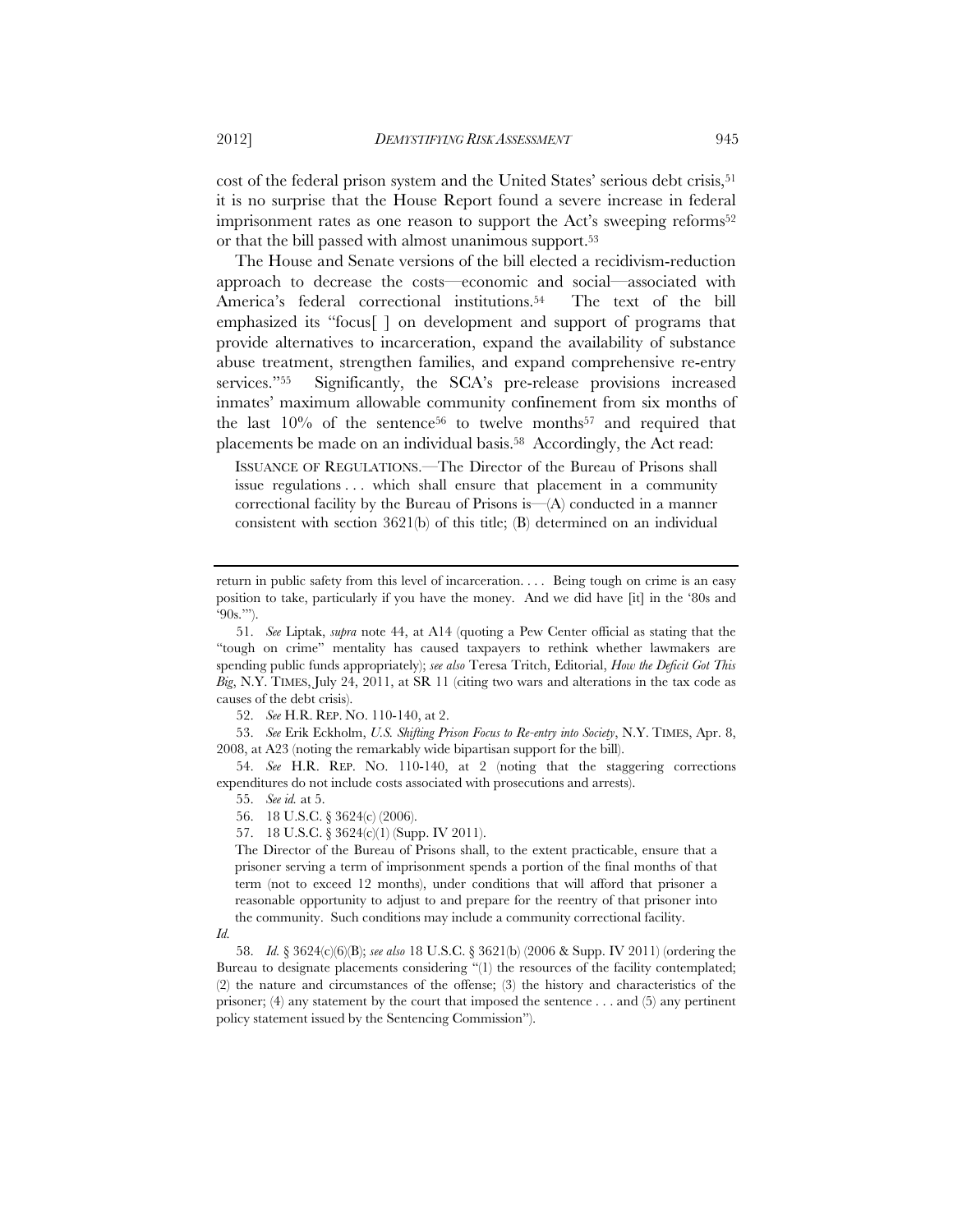basis; and (C) of sufficient duration to provide the greatest likelihood of successful reintegration into the community.59

The Act also included grants for rehabilitative programs $60$  and forced BOP to set clear recidivism-reduction goals.61

Although Congress directed the Bureau to implement these sweeping changes,62 BOP still has not realized many of the reforms, in part because it has not promulgated a regulation that actually interprets the Act.<sup>63</sup> BOP's initial attempt64 to implement the law was rejected in *Sacora v. Thomas*<sup>65</sup> because it declined advance notice-and-comment rulemaking. In BOP's words, "Requiring formal notice-and-comment procedures would be contrary to the public interest in this case, particularly because the revision of these regulations will provide a greater benefit for inmates, through the possibility of a greater community confinement time frame . . . ."66 Despite statutory language requiring individualized halfway house placements, and despite the Bureau's express acknowledgement of the benefits of RRCs,<sup>67</sup> BOP issued two guidance documents that have substantially undermined the Act's rehabilitative goals.68

 64. *See* 73 Fed. Reg. 62,440, 62,442 (Oct. 21, 2008) (codified at 28 C.F.R. pt. 570). The regulation pithily repeated the statutory requirements, followed by: "Section 570.22 reflects the three factors listed above." *Id.*

 <sup>59. 18</sup> U.S.C. § 3624(c)(6) (Supp. IV 2011).

 <sup>60.</sup> *See* 42 U.S.C. § 3797w (2006 & Supp. IV 2011) (permitting grants of up to \$1,000,000 to states, territories, and Indian tribes for the establishment of reentry projects). In 2010, DOJ awarded over \$100 million in state and local reentry grants to support reentry. *See* Press Release, Reentry Council, *supra* note 48.

<sup>61.</sup> *See* 42 U.S.C. § 17541(d)(3)(C)(i) (Supp. IV 2011) (requiring the Director to establish an attainable goal for reductions in recidivism).

 <sup>62.</sup> *See infra* Part I.C (explaining Congress's purpose and intent in passing the SCA).

 <sup>63.</sup> U.S. GOV'T ACCOUNTABILITY OFFICE, GAO-10-854R, FEDERAL BUREAU OF PRISONS: BOP HAS MECHANISMS IN PLACE TO ADDRESS MOST SECOND CHANCE ACT REQUIREMENTS AND IS WORKING TO IMPLEMENT AN INITIATIVE DESIGNED TO REDUCE RECIDIVISM 1–2 (2010) [hereinafter GAO REP. ON BOP PROGRESS].

 <sup>65.</sup> No. CV 08-578-MA (D. Or. June 16, 2010), *aff'd*, 628 F.3d 1059 (9th Cir. 2010), *cert. denied*, 132 S. Ct. 152 (2011).

 <sup>66. 73</sup> Fed. Reg. at 62,442. Of course, since claiming the exception, BOP has effectively extinguished the "possibility" of a "greater community confinement timeframe" through its memoranda. *Id.*; *cf.* Action on Smoking & Health v. Civil Aeronautics Bd., 713 F.2d 795, 800 (D.C. Cir. 1983) (narrowly construing the good cause exemption), *cited in* LUBBERS, *supra* note 11, at 108.

 <sup>67.</sup> *See* U.S. DEP'T OF JUSTICE, FED. BUREAU OF PRISONS, STATE OF THE BUREAU 2009 31, *available at* http://www.bop.gov/news/PDFs/sob09.pdf (extolling the benefits of RRCs).

 <sup>68.</sup> Indeed, studies show that individualized risk assessments are essential to successful community reintegration. *See* Knollenberg & Martin, *supra* note 42, at 54 (recommending the use of a risk assessment to identify individual offenders who would benefit from intensive programming).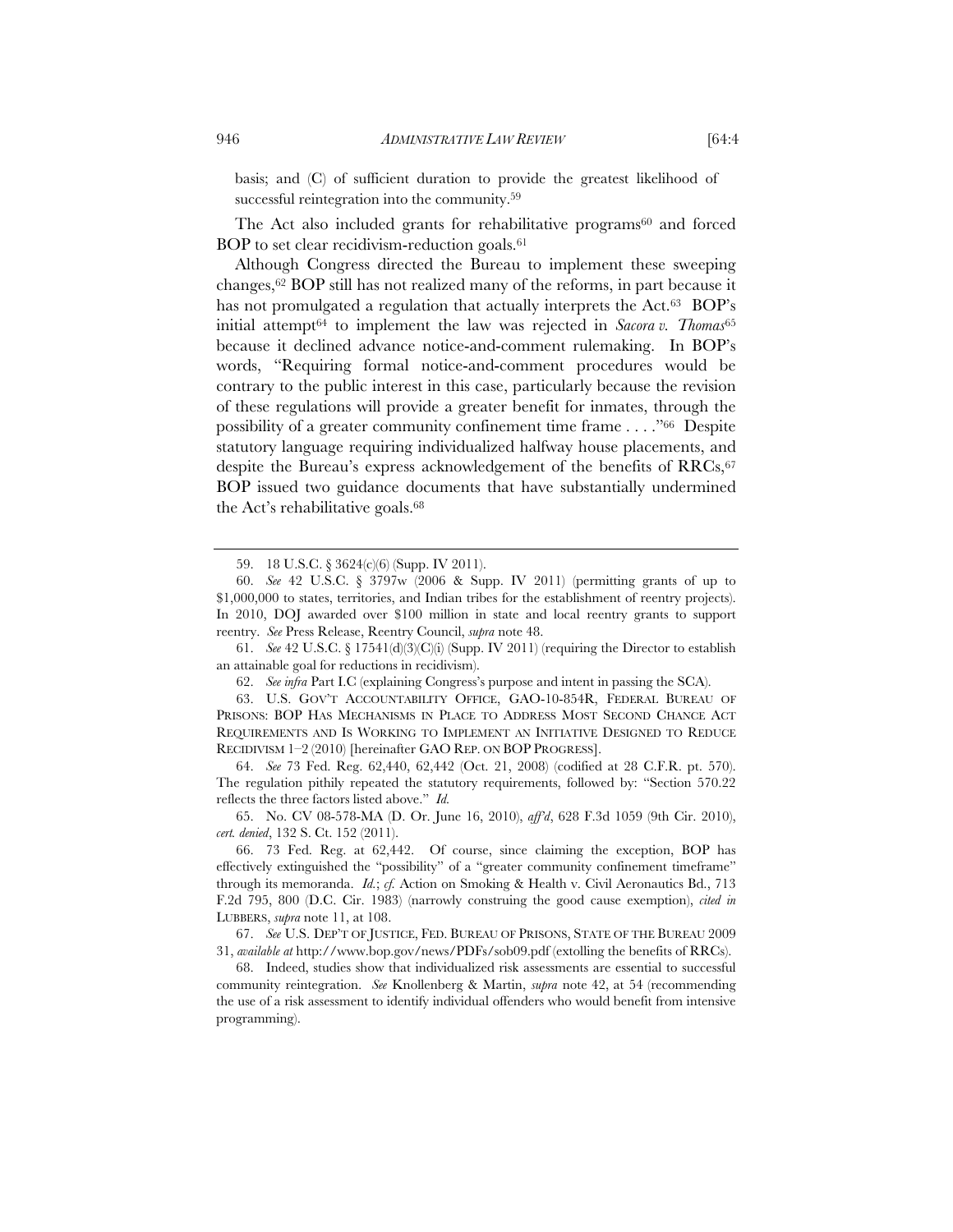The first, issued on April 14, 2008, referenced a fourteen-year-old program statement and stated that "Bureau experience reflects inmates' pre-release RRC needs can usually be accommodated by a placement of six months [just over 180 days] or less" and, "[s]hould staff determine an inmate's pre-release RRC placement may require greater than six months, the Warden must obtain the Regional Director's written concurrence . . . ."69 The second, issued six months later, emphasized that departures from the six-month limit would be approved only under "unusual or extraordinary circumstances."<sup>70</sup> Issued just after passage of the SCA, these new pre-release requirements caught many inmates' case managers off guard.71

That the memoranda referenced a 1998 BOP program statement is quite significant. When the Bureau issued the 1998 guidance, the statute authorizing pre-release placements limited community confinement either to six months, or to the last  $10\%$  of the prisoner's sentence, whichever is less.72 Accordingly, the 1998 policy stated: "(1) An inmate may be referred up to 180 days, [the maximum authorized,] with placement beyond 180 days highly unusual, and only possible with extraordinary justification. In such circumstances, the Warden shall contact the Regional Director for approval . . . . "73 Plainly, the ten-year-old program statement permitted community confinement up to, and in excess of, the then-statutory limit,<sup>74</sup> making BOP's 2008 memoranda all the more inconsistent.

The 1998 program statement expressly encouraged RRC placements because such placements provided inmates with a smooth transition into their communities and enhanced public safety.75 To this end, the policy, still in full effect by reference in the 2008 memoranda,<sup>76</sup> stated that:

 <sup>69.</sup> BOP April 2008 Mem., *supra* note 21, at 4.

 <sup>70.</sup> BOP November 2008 Mem., *supra* note 21, at 3.

 <sup>71.</sup> *See* Telephone Interview with U.S. Prob. Officer, Admin. Office of the U.S. Courts (Feb. 7, 2012) (anonymity requested) [hereinafter USPO Interview].

 <sup>72.</sup> U.S. DEP'T OF JUSTICE, FED. BUREAU OF PRISONS, PROGRAM STATEMENT NO. 7310.04, COMMUNITY CORRECTIONS CENTER UTILIZATION AND TRANSFER PROCEDURE 6 (1998) [hereinafter PROGRAM STATEMENT], *available at* http://www.bop.gov/policy/ progstat/7310\_004.pdf.

 <sup>73.</sup> *Id.* at 8.

 <sup>74.</sup> *Id.* at 4 ("[BOP] may place an inmate in a CCC for more than the 'last ten per centum of the term,' or more than six months, if appropriate.").

 <sup>75.</sup> *See id.* at 1 (stating that "whenever possible, eligible inmates are to be released to the community").

 <sup>76.</sup> *See* BOP April 2008 Mem. *supra* note 21, at 2. The 1998 program statement remains in full force. *See* Arnett v. Washington-Adduci, No. CV 11-5898-JAK(E), 2012 WL 32386, at \*3 n.4 (C.D. Cal. Jan. 3, 2012) ("The Statement remains in effect 'with minor adjustments' to comply with the [SCA].").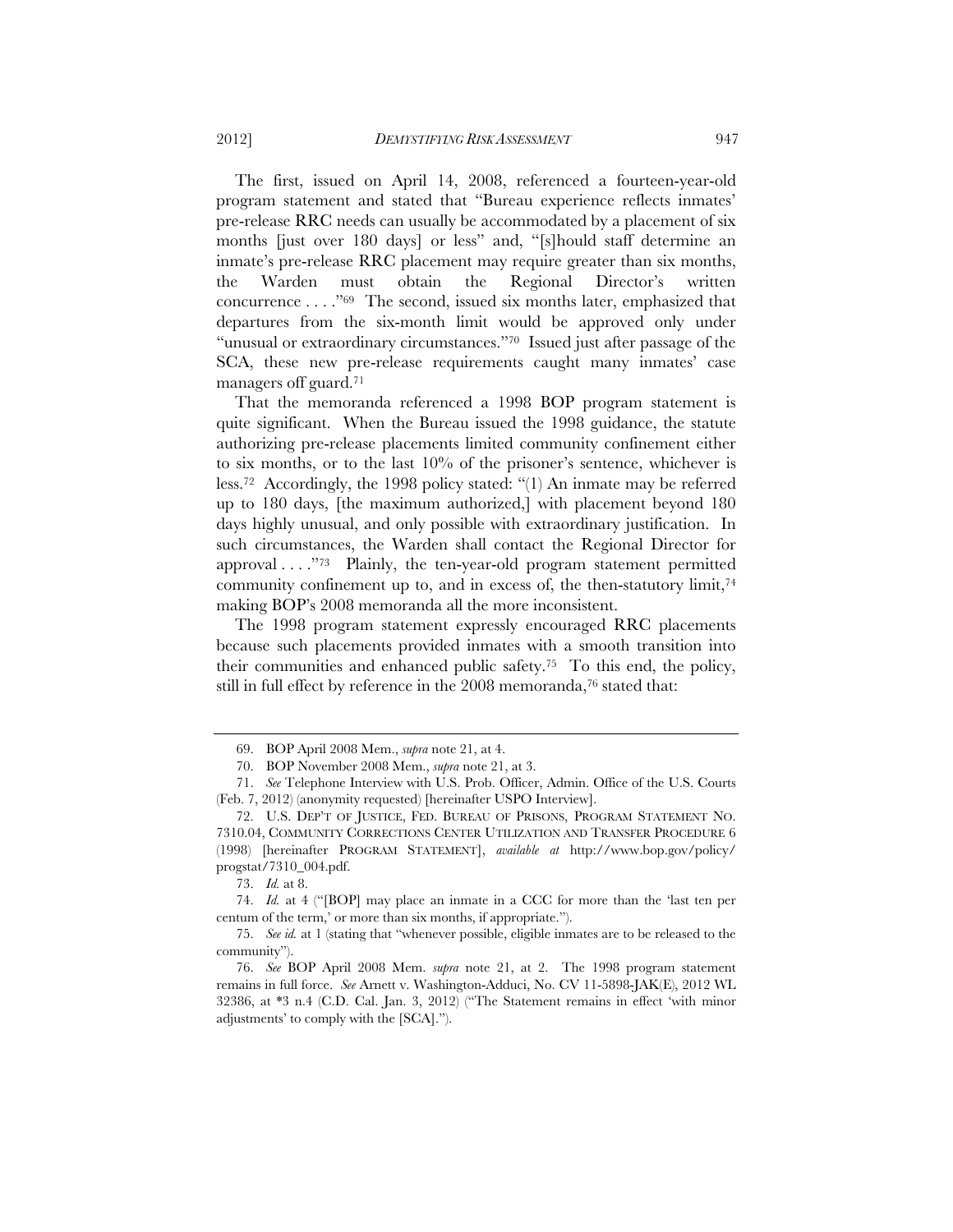$[RRCs]$  provide an excellent transitional environment $[,] \ldots$  assure $[]$ accountability and program opportunities in employment counseling and placement, substance abuse, and daily life skills[, and] . . . increase public protection by aiding the transition of the offender into the community. Participating in community-based transitional services may reduce the likelihood of an inmate with limited resources from recidivating, whereas an inmate who is released directly from the institution to the community may return to a criminal lifestyle. . . . [E]ligible inmates should generally be referred to CCCs to maximize the chances of successful reintegration into society.77

Thus, the 1998 program statement highlighted the benefits of RRC confinement while it simultaneously allowed case managers to choose the statutory maximum. Only a decade later, the Bureau issued its current prerelease rule, which comparatively limits staff discretion and, as demonstrated by BOP's public statements, downplays the benefits of community confinement.78

## *B. Modern Correctional Research and the Bureau's "Data"*

Modern correctional research supports individualized and, in many cases, longer durations of community confinement, but the Bureau's sixmonth policy contradicts this empirical data, likely for institutional reasons.79 Studies have shown that, in the context of drug treatment programs, "a *minimum* threshold of . . . 6–12 months [is required] to achieve lasting reductions in drug use and crime. Longer treatment duration appears to improve outcomes for individuals in . . . community corrections settings."80 Other reports also point to the benefits of a more generous pre-

 <sup>77.</sup> PROGRAM STATEMENT, *supra* note 72, at 1.

 <sup>78.</sup> *See infra* Part I.B (discussing the Bureau's downplaying of the benefits of RRCs).

 <sup>79.</sup> *See* CRIME & JUSTICE INST. & NAT'L INST. OF CORR., IMPLEMENTING EVIDENCE-BASED POLICY AND PRACTICE IN COMMUNITY CORRECTIONS ix (2d ed. 2009) (identifying agencies' inability to change their organization culture as a reason why, despite "a substantial body of literature" of practices "proven to reduce offender risk," necessary reforms are slow in coming); *see also Second Chance Act of 2007: Hearing on H.R. 1593 Before the Subcomm. on Crime, Terrorism, & Homeland Sec. of the H. Comm. on the Judiciary*, 110th Cong. 43 (2007) [hereinafter *SCA Hearing*] (prepared statement of Stefan LoBuglio, Chief, Pre-Release and Reentry Services, Montgomery County Department of Correction and Rehabilitation) (describing the fourth criterion for successful implementation of pre-release programs, "fidelity," or institutional support). LoBuglio states, "[C]orrectional institutions have few incentives to develop reentry programs given that the benefits of these programs accrue to society as a whole, while the institutions bear the full costs and liabilities of running them." *Id.*

 <sup>80.</sup> *See SCA Hearing*, *supra* note 79, at 51 (prepared statement of Roger H. Peters, Chairman and Professor, Department of Mental Health Law and Policy, University of South Florida) (emphasis added).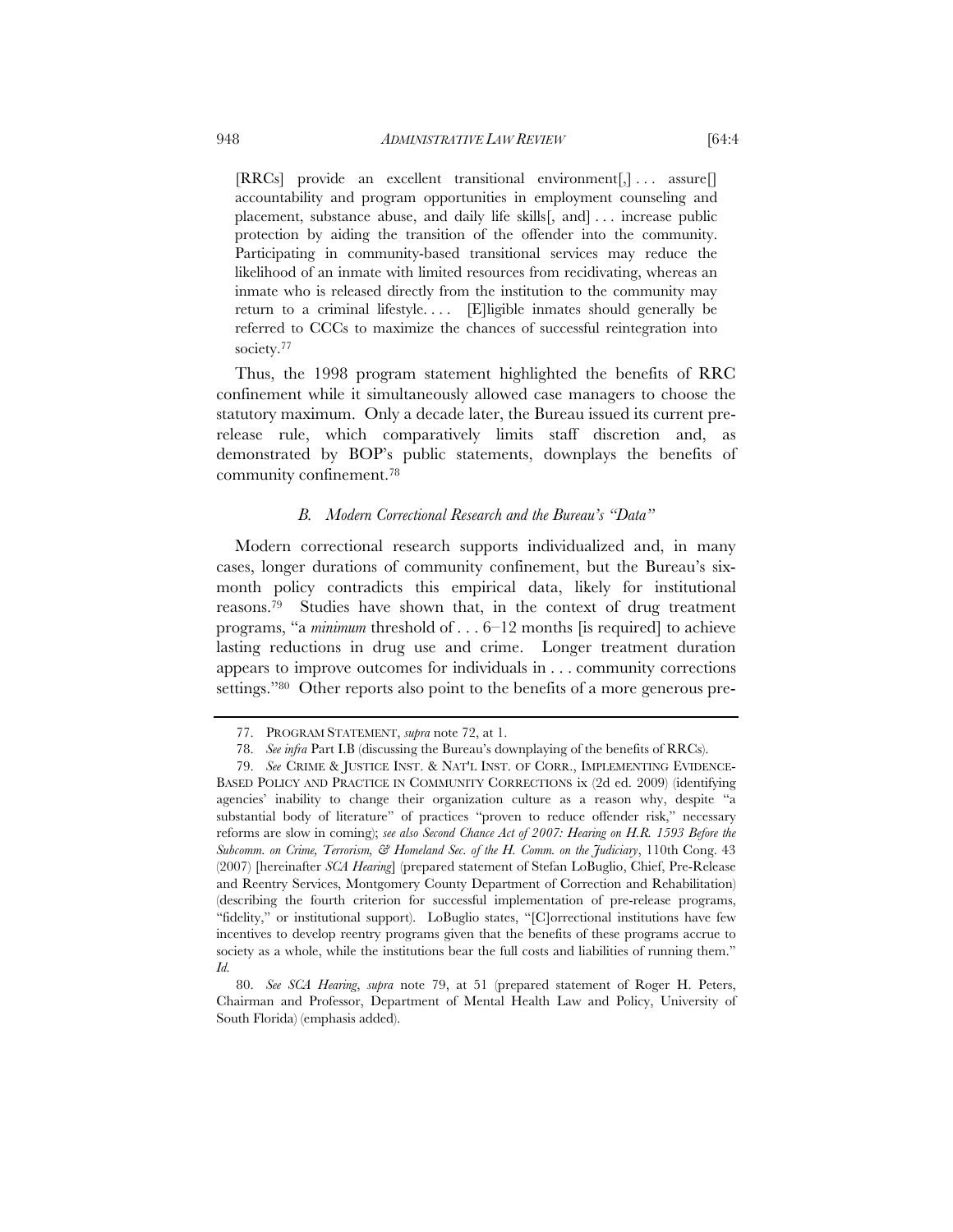release enforcement policy. For example, one study found that "[b]ehavior change is a long process that requires a minimum of 12 to 24 months. The period of incarceration and reintegration provides a sufficient period to bring about change."81 Another study concluded that current RRC placements last on average only about five months and are ineffective, and it recommended that RRC placements be tailored to each offender's risk level, with higher-risk offenders receiving longer placements.82 Additionally, a 2004 study conducted by the U.S. Sentencing Commission concluded that offenders who served a straight term of imprisonment recidivated at a rate of nearly 26%, while those who served a mixed sentence of prison and confinement alternatives recidivated at a much lower rate of  $18\%$ .<sup>83</sup>

Rather than support its pre-release rule with empirical findings, the Bureau has employed sweeping generalizations and, sometimes, inaccurate facts. For instance, after issuing the 2008 pre-release memoranda, BOP cited, at best, inconclusive research when at a 2008 U.S. Sentencing Commission symposium on alternatives to incarceration, former BOP Director Lappin asserted that halfway house placements actually cost more than imprisonment.84 But published data on the costs of RRC versus prison incarceration are to the contrary: in its annual statistics and as recently as September 2011, the Bureau itself announced that RRC confinement costs 8.6% less than traditional imprisonment.85

During the symposium, Director Lappin said, "[O]ur research that we've done for many years reflects that many offenders who spend more than six months in a halfway house tend to do worse rather than better," and beyond six months, "tend to fail more often."86 BOP has offered no reports to corroborate these statements.87 Indeed, these claims contradict

 <sup>81.</sup> *See* FAYE S. TAXMAN ET AL., FROM PRISON SAFETY TO PUBLIC SAFETY: INNOVATIONS IN OFFENDER REENTRY 15 (2002).

 <sup>82.</sup> *See* FAYE S. TAXMAN ET AL., EXECUTIVE OVERVIEW: WHAT WORKS IN RESIDENTIAL REENTRY CENTERS 4 (2010).

 <sup>83.</sup> *See* U.S. SENTENCING COMM'N, MEASURING RECIDIVISM: THE CRIMINAL HISTORY COMPUTATION OF THE FEDERAL SENTENCING GUIDELINES 13, 33 (2004).

 <sup>84.</sup> *See* U.S.S.C. ALTERNATIVES TO INCARCERATION, *supra* note 20, at 10.

 <sup>85.</sup> *See* Annual Determination of Average Cost of Incarceration, 76 Fed. Reg. 57,081 (Sept. 15, 2011). Inmates in halfway houses must also contribute one quarter of their income to defray the costs of their own confinement. *See Residential Reentry Management*, FEDERAL BUREAU OF PRISONS, http://www.bop.gov/locations/cc/index.jsp (last visited Nov. 30, 2012).

 <sup>86.</sup> U.S.S.C. ALTERNATIVES TO INCARCERATION, *supra* note 20, at 267.

 <sup>87.</sup> *See* Brief for Appellant at 36, Sacora v. Thomas, 628 F.3d 1059 (9th Cir. 2010) (No. 10-35553), 2010 WL 5079251, at \*36 ("[T]he BOP's own research department said, that there is not 'anything to confirm that the "6-months" was empirically based.'").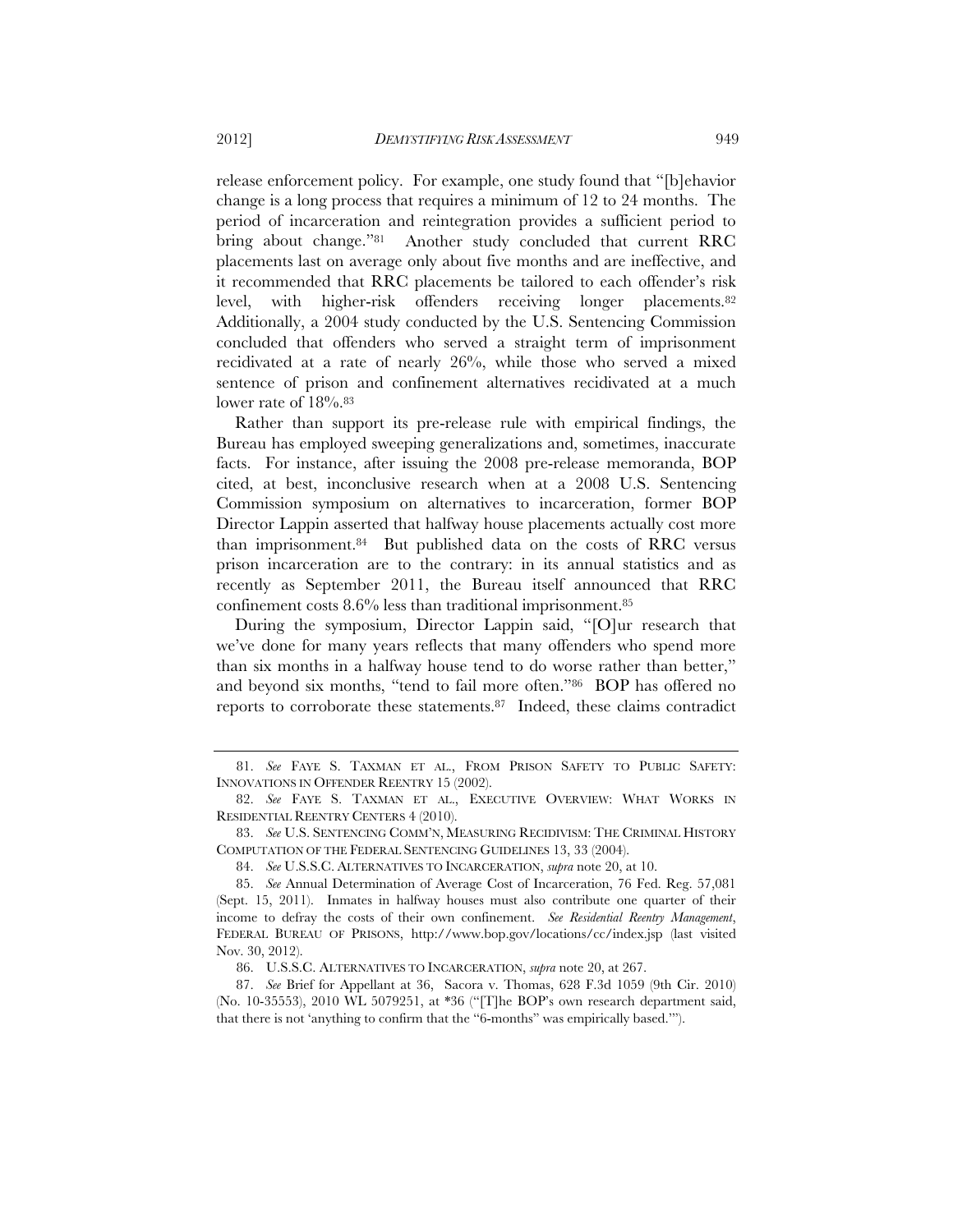the Bureau's 1998 program statement, which touted the benefits of community confinement,88 and should also raise concerns given the Bureau's criteria for inmates "doing worse" and "failing" at a halfway house.<sup>89</sup>

BOP's apparent decision to ignore a substantial body of research<sup>90</sup> and instead to propagate its own unsubstantiated findings raises grave doubts about its readiness to implement the Act.91 The Bureau has shown its willingness to ignore highly relevant data that supports longer and individualized RRC placements.92 Under these circumstances, notice-andcomment rulemaking of BOP's pre-release memoranda becomes a compelling alternative to induce necessary change.<sup>93</sup> Rulemaking would force BOP to publicly confront available research concerning community confinement and to offer a reasoned explanation for rejecting that research or accepting it and developing a better regulation.<sup>94</sup> While Congress retains ultimate authority over BOP's decisions,95 the agency's decision not

90. *See also infra* Part IV.A (describing modern correctional research in greater detail).

 91. *Cf.* Brae Corp. v. United States, 740 F.2d 1023, 1047–51 (D.C. Cir. 1984) (discussing the Interstate Commerce Commission's failure to consider relevant data would not have resulted in judgment of abuse of discretion but for specific legislative intent in enacting authorizing statute); *id.* ("Congress anticipated that the ICC would engage in a far broader and more thorough inquiry into the need for continued joint rate regulation before granting a total and unconditioned exemption of joint rates from any oversight or regulation."), *cited in* Mark Seidenfeld, *Demystifying Deossification: Rethinking Recent Proposals to Modify Judicial Review of Notice and Comment Rulemaking*, 75 TEX. L. REV. 483, 519 n.189 (1997).

92. *See supra* notes 79–81; *infra* Part IV.A (detailing a modern risk-assessment tool).

 93. A petition for rulemaking could be brought under the APA. *See* 5 U.S.C. § 553(e) (2006) ("Each agency shall give an interested person the right to petition for the issuance, amendment, or repeal of a rule."); *see also* Nina A. Mendelson, *Regulatory Beneficiaries and Informal Agency Policymaking*, 92 CORNELL L. REV. 397, 434, 440–43 (2007) (encouraging use of petitions for rulemaking as vehicles for challenging guidance).

 <sup>88.</sup> *See* PROGRAM STATEMENT, *supra* note 72, at 1; *see also* Yana Dobkin, Note, *Cabining the Discretion of the Federal Bureau of Prisons and the Federal Courts: Interpretive Rules, Statutory Interpretation, and the Debate over Community Confinement Centers*, 91 CORNELL L. REV. 171, 183 (2005) (describing BOP's promotion of RRCs as suitable alternatives to prison).

 <sup>89.</sup> Community confinement rules can severely curtail an inmate's access to transportation, cell phones, and family visitation. *See* FED. BUREAU OF PRISONS, *Community Corrections FAQs*, http://www.bop.gov/locations/cc/ccc\_faqs.jsp#3 (last visited Nov. 30, 2012). As violation of any of these rules could potentially constitute a violation of community confinement, sooner or later most inmates in RRCs will have "failed" the conditions of pre-release placement. *See* USPO Interview, *supra* note 71. But the consensus among correctional experts is that rules violations are not necessarily sound predictors of recidivism. *See, e.g.*, Carol M. Miyashiro, *Research 2 Results (R2R)—The Pretrial Services Experience*, FED. PROBATION, June 2008, at 80, 82 (warning that technical violations may not be probative of safety risks).

 <sup>94.</sup> *See generally* Mendelson, *supra* note 93.

 <sup>95.</sup> *See* Seidenfeld, *supra* note 91, at 519.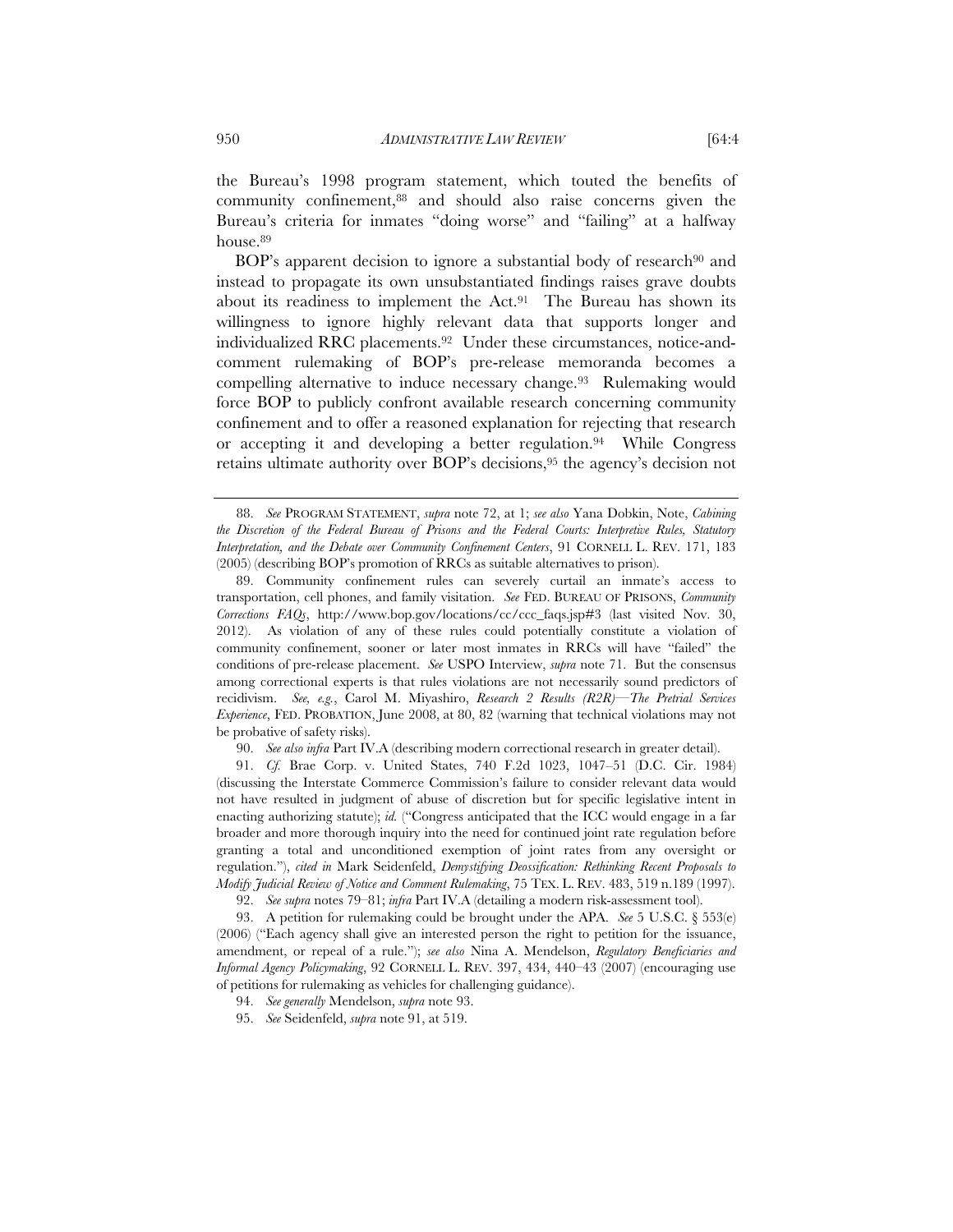to faithfully interpret the Act necessitates judicial intervention.

## *C. Congressional Intent in the Second Chance Act*

Congressional intent as expressed in the SCA's legislative history supports a more generous pre-release policy.<sup>96</sup> The first enumerated purpose of the Act is "to break the cycle of criminal recidivism";97 it was in the context of that purpose that Congress increased the maximum allowable placement in RRCs. The Act's overall thrust is rehabilitative: several provisions require the Bureau to improve offender outcomes.98 Perhaps most important among them is the enabling provision that requires the Bureau Director to implement the Act so as to ensure inmates' "greatest likelihood of successful reintegration."99

In the months before the bill's passage, several members of Congress, including then-Senator Obama,100 publicly expressed their support for the legislation.101 Senator Obama lamented the fact that "most communities where prisoners go upon release already struggle with highly concentrated poverty, unemployment, fragile families, and a dearth of jobs. . . . In many cases, they will fail to become fully rehabilitated and go on to commit more crimes. We must end this revolving door of failure."102

<sup>[</sup>T]he legitimacy of the bureaucratic state as a source of regulatory standards depends on a presumption of legislative supremacy. Thus, even if the legislature leaves resolution of the details of regulation to an agency, if the agency's authorizing statute prescribes that it look to certain factors to guide its decision, the agency has no legitimate power to give those factors short shrift.

*Id.* (footnote omitted).

 <sup>96.</sup> *See* H.R. 1593, 110th Cong. (2007) (ensuring that offenders have a sufficient amount of time, up to one year, to transition into their communities); *see also* U.S.S.C. ALTERNATIVES TO INCARCERATION, *supra* note 20 (statement of Bobby Vassar, Chief Counsel, Subcomm. on Crime, Terrorism, and Homeland Sec.) ("What we were primarily trying to correct was the inability of the Bureau to be able to place a person in for a period of time that would be beneficial to the person and the program . . . .").

 <sup>97. 42</sup> U.S.C. § 17501(a) (Supp. IV 2011).

 <sup>98.</sup> *See* 42 U.S.C. § 17533 (Supp. IV 2011) (requiring BOP's Director to ensure continued mentorship for offenders after their release from prison); *see also supra* notes 57–72, (describing the Act's other rehabilitative provisions and purposes).

 <sup>99. 18</sup> U.S.C. § 3624(c) (Supp. IV 2011).

 <sup>100. 154</sup> CONG. REC. 4614 (2008) (statement of Sen. Barack Obama).

 <sup>101.</sup> *See* 153 CONG. REC. 31,028–31,030 (2007) ("[T]he number of Federal inmates has grown from just over  $24,000$  in 1980 to 173,739 in 2004.... [E]arly release is a commonsense option to raise capital.").

 <sup>102. 154</sup> CONG. REC. 4614 (2008).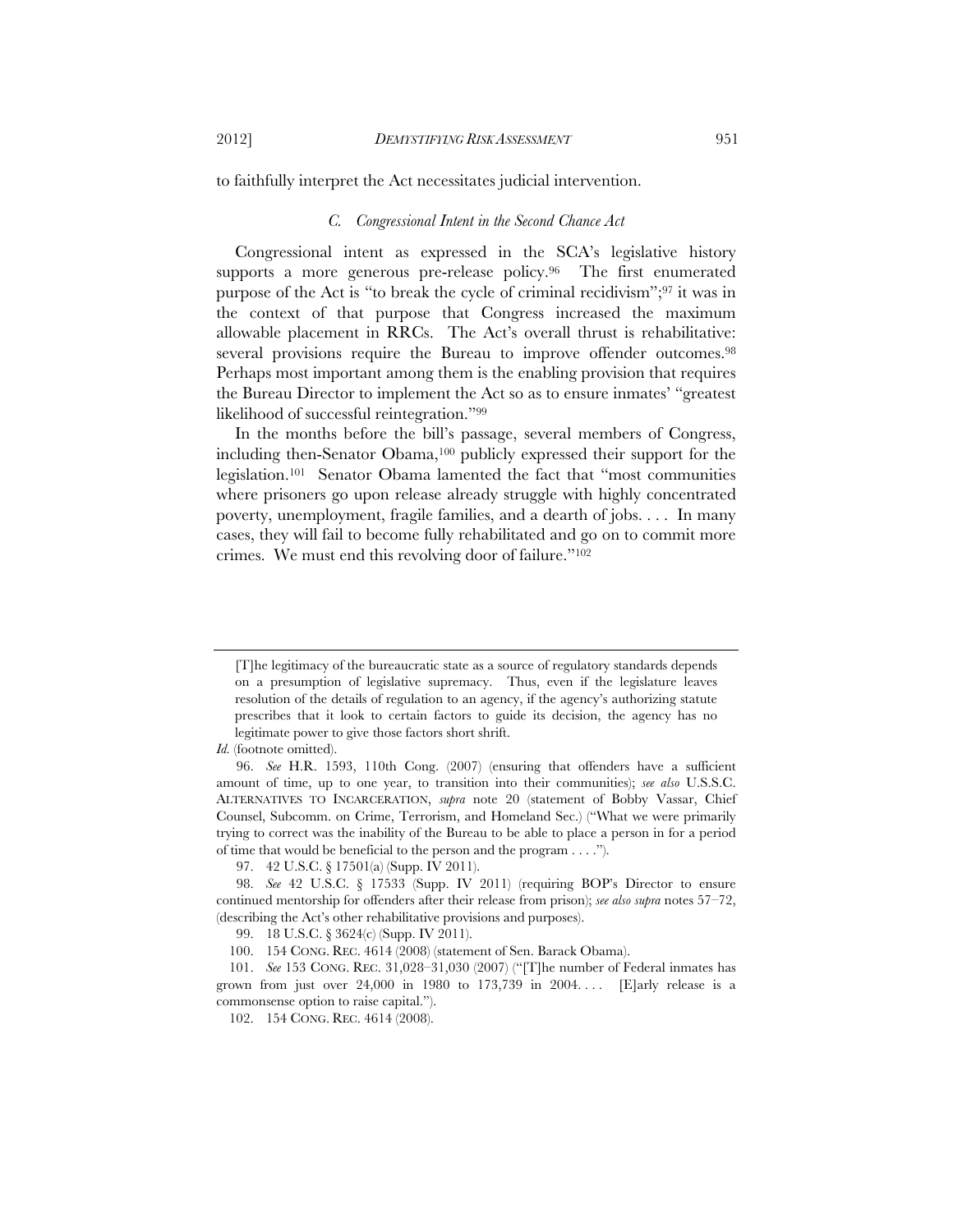# II. JUDICIAL RESPONSES TO BOP'S "INTERPRETATION" OF THE SECOND CHANCE ACT

#### *A. Cases Deferring to BOP's Discretion*

While the SCA increased the Bureau's authority to release inmates to RRCs—for up to twelve months—BOP has refused to take the hint, limiting community confinement to six months or less<sup>103</sup> and potentially precluding individualized decisions.104 Yet cases challenging BOP's sixmonth cap have, for the most part, proven unsuccessful.105 Courts have concluded that the Bureau has wide discretion in incarceration, including RRC placements.106 In particular, courts frequently refer to one provision that gives the Bureau Director broad placement authority.107 They tend to assert that, by including the "no limitations" provision in the Act, Congress expressed its intent not to diminish the Director's authority.108 In doing so, however, courts gloss over the context of the no-limitations provision, which was likely added in response to an order<sup>109</sup> from the DOJ's Office of Legal Counsel (OLC) that denied BOP the authority to confine inmates exclusively in RRCs instead of prisons.110 Indeed, according to the American Bar Association, the no limitations provision simply "reaffirms BOP's independent authority . . . to make individualized front-end or direct placements to halfway houses," a possibility DOJ's order had foreclosed.111

 107. *See* 18 U.S.C. § 3624(c)(4) ("Nothing in this subsection shall be construed to limit or restrict the authority of the Director of the Bureau of Prisons under [Section] 3621.").

 108. *See Guzman*, 2011 WL 3861582, at \*2 (emphasizing that the provision reposed considerable discretion in the Bureau).

 109. *See* Bureau of Prisons Practice of Placing in Cmty. Confinement Certain Offenders Who Have Received Sentences of Imprisonment, 2002 WL 31940146, at \*1 (O.L.C. Dec. 13, 2002) (concluding that BOP lacked the authority to place inmates directly into RRCs).

 110. *See* Mitchell, *supra* note 20, at 247 n.51 and accompanying text (explaining that the Office of Legal Counsel's (OLC's) memorandum responded to the Bureau's then-policy to release some offenders directly into RRCs rather than prison, which the OLC found to be contrary to statute); *see also infra* note 159 (further explaining the OLC's memorandum and the ensuing response from federal courts).

111. *See* Letter from Thomas M. Susman, Director of the Am. Bar Ass'n Governmental

 <sup>103.</sup> At least one organization has found that BOP places inmates in community confinement for an average of just over three months. *See FedCure Frequently Asked Questions*, FEDERAL CURE, http://www.fedcure.org/FAQ.shtml (last visited Nov. 30, 2012).

 <sup>104. 18</sup> U.S.C. § 3624(c).

 <sup>105.</sup> *See, e.g.*, Steck v. Chester, 393 Fed. App'x 558, 560 (10th Cir. 2010) (prisoner did not exhaust administrative remedies); Sessel v. Outlaw, No. 2:08cv00212 JMM., 2009 WL 1850331, at \*6 (E.D. Ark. June 25, 2009) (BOP did not abuse discretion).

 <sup>106.</sup> *See, e.g.*, Guzman v. Daniels, No. 11-cv-00849-WYD, 2011 WL 3861582, at \*2 (D. Colo. Aug. 31, 2011) ("In promulgating the SCA, Congress expressly made clear that it was not intending 'to limit or restrict the authority' of the BOP.").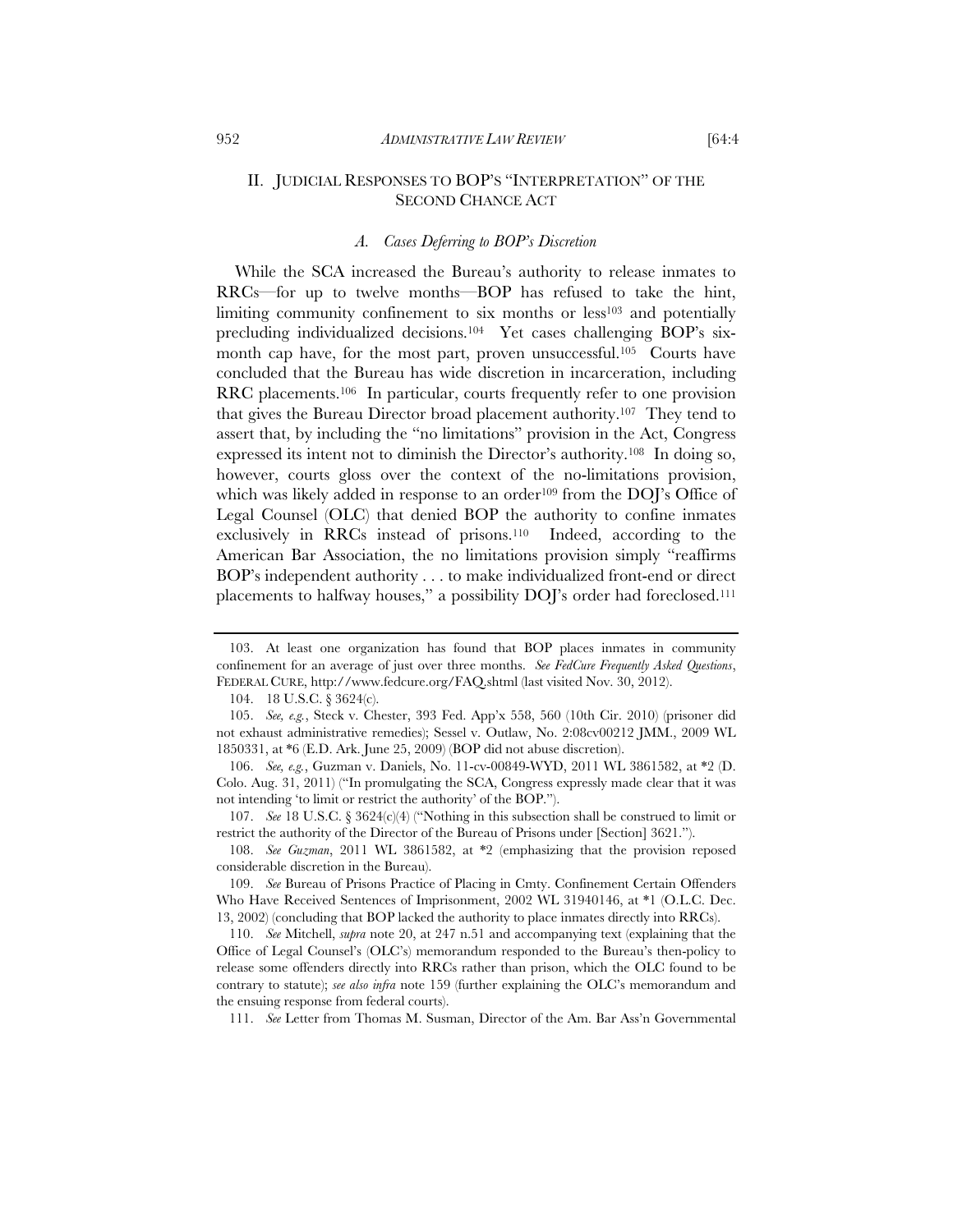Yet this important history is overlooked in the courts.<sup>112</sup>

#### *B.* Sacora v. Thomas*: The Ninth Circuit Validates BOP's Pre-Release Rule*

The Ninth Circuit's opinion in *Sacora v. Thomas*113 is instructive as one of the few reported United States Courts of Appeals cases to have fully considered BOP's pre-release memoranda under the APA.114 In *Sacora*, the district court had required BOP to re-issue its interim rule as a notice-andcomment rule.115 The Ninth Circuit affirmed, holding that BOP's policy was only entitled to *Skidmore* deference<sup>116</sup> but that the memoranda were nonetheless valid interpretations of the SCA. 117 The court recognized that

 115. Sacora v. Thomas, No. CV 08-578-MA (D. Or. June 16, 2010), *aff'd*, 628 F.3d 1059 (9th Cir. 2010), *cert. denied*, 132 S. Ct. 152 (2011).

 116. Skidmore v. Swift & Co., 323 U.S. 134, 140 (1944) (holding that challenged agency policies are "entitled to respect" depending on "the thoroughness evident in its consideration, the validity of its reasoning, its consistency with earlier and later pronouncements, and all those factors which give it power to persuade, if lacking power to control").

Affairs Office, to the Bureau of Prisons, BOP Docket No. 1151-I Interim Rule Change (revised submission) (on file with author); *see also* Dobkin, *supra* note 88, at 213 (concluding that OLC's memorandum "severely" limited BOP's discretion).

 <sup>112.</sup> One student author even argues that OLC's memorandum itself violates the APA, consisting of a binding substantive rule promulgated without notice-and-comment rulemaking. *See* Dobkin, *supra* note 88, at 197.

 <sup>113. 628</sup> F.3d 1059 (2010), *cert. denied*, 132 S.Ct. 152 (2011).

 <sup>114.</sup> Other circuits to have considered BOP's policy include the Third, see Vasquez v. Strada, 684 F.3d 431, 434 (3d Cir. 2012), which concluded that the prisoner did not exhaust administrative remedies and BOP did not abuse discretion in recommending three-to-four month placement; the Sixth, see Demis v. Sniezek, 558 F.3d 508, 510 (6th Cir. 2009), which rejected the inmate's appeal as moot; the Eighth, see Miller v. Whitehead, 527 F.3d 752, 757–58 (8th Cir. 2008), which found that the BOP did not abuse discretion and memoranda were not contrary to the SCA; and the Tenth, see Garza v. Davis, 596 F.3d 1198, 1205 (10th Cir. 2010), which held that the prisoner did not exhaust administrative remedies.

 <sup>117.</sup> *Sacora*, 628 F.3d at 1070.Before *Sacora*, two district courts had held such memoranda to be invalid interpretations. *See* Krueger v. Martinez, 665 F. Supp. 2d 477, 483–84, 486 (M.D. Pa. 2009) (declining to defer to BOP's memoranda because placement pursuant to them was not "individualized" as required by the SCA); Strong v. Schultz, 599 F. Supp. 2d 556, 563 (D.N.J. 2009) (same). The courts also found the "discretion" reserved to staff to be hollow given the onerous requirements for recommending inmates for more than six months pre-release. *See Strong*, 599 F. Supp. 2d at 563; *Krueger*, 665 F. Supp. 2d at 483 ("[The April 2008 Memorandum] effectively chills staff discretion because staff are aware of the institutional preference for a RRC placement of six months or less, a preference that is contrary to the apparent purpose of the Second Chance Act."). In this sense, neither court believed the staff's freedom to exercise its discretion to be "genuine." *Cf.* Am. Bus Ass'n v. United States, 627 F.2d 525, 529 (D.C. Cir. 1980) (a policy statement "genuinely leaves the agency and its decision-makers free to exercise discretion"), *quoted in* LUBBERS, *supra* note 11, at 94.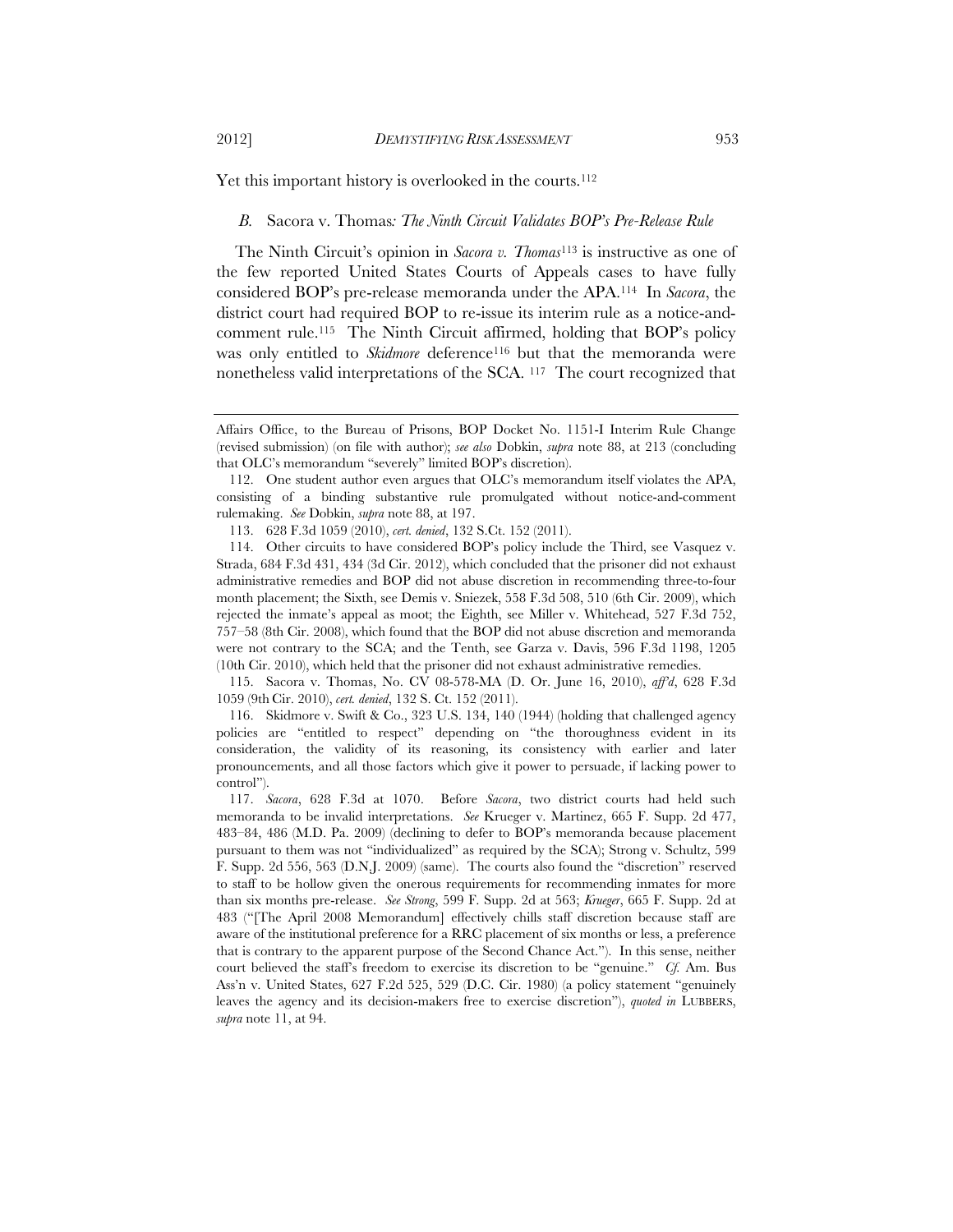the Bureau's memoranda were not legally binding on the court but stopped short of requiring the Bureau to promulgate the rule using notice-andcomment procedures because "the challenged policies [were] not substantive rules."<sup>118</sup>

## *1. Statutory Intent*

In deriving congressional intent, the court emphasized the factor in § 3621(b)<sup>119</sup> that requires the Bureau to consider "the resources of the facility contemplated" when making placement decisions.<sup>120</sup> From this provision, the court divined an intention to balance inmates' placements with the ability of RRCs to house them, opining that "it is not unreasonable for the agency to conserve the resources of RRCs by applying an extra check on the *longest* placements in RRCs."121 Of course, the Bureau's prerelease rule does not simply place an "extra check on the *longest* placements,"122 but on all placements beyond the midline—even placements of six months and one day. A more persuasive reading of the SCA, then, in light of the Act's purpose and BOP's own program statements, would lead to the conclusion that the "resources of the facility contemplated" refers to the treatment options available to inmates—and not the facility's maximum occupancy.123 This reading of the statute is underscored by the fact that BOP policy directs case managers to review the adequacy of proposed halfway houses prior to inmate placements.124

Support for this reading can also be found in the Bureau's November 2008 memorandum in which BOP instructs staff to "consider the resources of available RRCs . . . to assure accountability, provide program opportunities in employment counseling and placement, substance abuse, and aid inmates in acquiring daily life skills so as to successfully reintegrate into the community at large."125 Nowhere does the November 2008 memorandum refer to the RRCs' bed space. Given that BOP's

 <sup>118.</sup> *Sacora*, 628 F.3d at 1070.

 <sup>119. 18</sup> U.S.C. § 3621(b) (2006).

 <sup>120. 628</sup> F.3d at 1067.

 <sup>121.</sup> *Id.* (emphasis added).

 <sup>122.</sup> *Id.* (emphasis added).

 <sup>123.</sup> The appellants in *Sacora* argued along similar lines. *See* Brief for Appellant, *supra* note 87, at \*52.

 <sup>124.</sup> Indeed, the entire RRC transfer procedure supports this contention. *See* PROGRAM STATEMENT, *supra* note 72 ("Staff shall make recommendations for CCC placements based on assessments of *inmate needs for services*, public safety, and the necessity of the Bureau to manage its inmate population responsibly." (emphasis added)).

 <sup>125.</sup> BOP November 2008 Mem., *supra* note 21.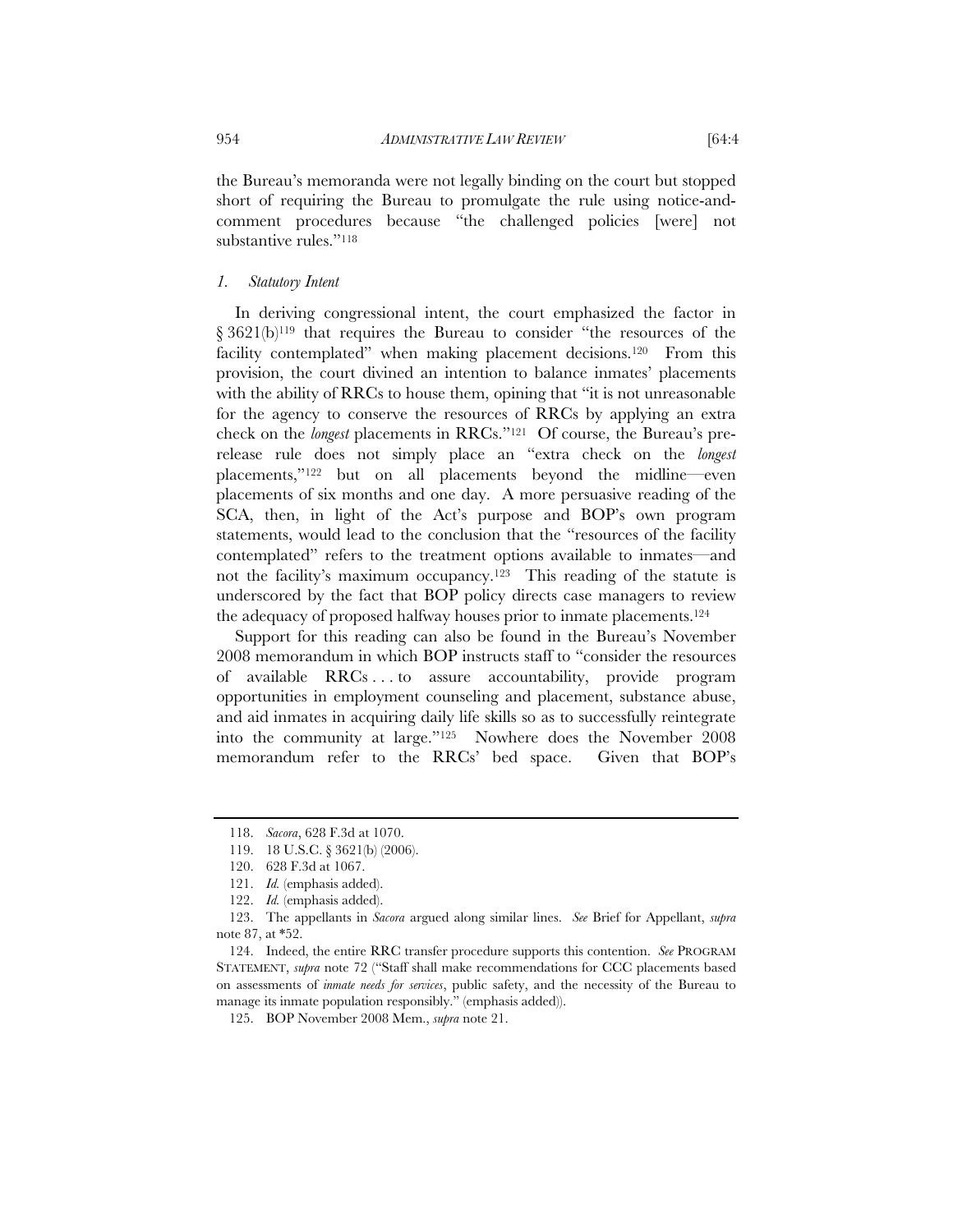interpretation was not entitled to *Chevron* deference,<sup>126</sup> the court was more than able to adopt this interpretation.

A necessary assumption of the court's deference is that the Bureau used its special expertise to choose its particular interpretation of the statute.127 Indeed, in determining whether BOP considered available facts, the court in *Sacora* acquiesced in the Bureau's assertion of generalized "experience."128 However, the presumption of agency expertise makes little sense here since, as the court stated, the Bureau had not quantified the results of its "experience," and was thus unable to offer the court any basis on which to decide the issue.129 As the Bureau conceded,130 its only RRC placement experience was with pre-release confinements of six months or less—before the Act even became law.131 And the agency offered no data concerning inmates' success rate from the earlier period, either.132

And yet the respondents in *Sacora* were rebuffed on this front as well: the court found that, while empirical research "may have been preferable," it was nonetheless "reasonable for the BOP to rely on its experience, even without having quantified it in the form of a study."<sup>133</sup> In accepting that BOP's mere *claim* of experience was a "product of agency expertise"<sup>134</sup> without inquiring into its basis,<sup>135</sup> the court did what the Supreme Court

 128. Sacora v. Thomas, 628 F.3d 1059, 1067 (9th Cir. 2010), *cert. denied*, 132 S. Ct. 152 (2011).

129. *Id.*

 130. *Id.* at 1069 ("Although the BOP's experience with RRC placements of six months or less may not exactly parallel the issue here, its experience does provide some basis for understanding of how placements of varying lengths would affect most inmates.").

 132. *See Sacora*, 638 F.3d at 1069 n.9 (noting the absence of data collected by the BOP in the record); Brief for Appellant, *supra* note 87.

133. 628 F.3d at 1069.

 135. In the same breath, the court wondered aloud about the Bureau's purported research and then overlooked its obvious absence. *See Sacora*, 628 F.3d at 1069 n.9 (noting the existence of BOP's reporting requirement under the Act, but conceding that "no such

 <sup>126.</sup> Chevron U.S.A. Inc. v. Natural Res. Def. Council, Inc., 467 U.S. 837 (1984). The marked departures between BOP's 1998 and 2008 guidance weaken the Bureau's position. *See supra* notes 76–82 and accompanying text.

 <sup>127.</sup> *See* United States v. Mead Corp., 533 U.S. 218, 228 (2001) (holding that "deference to an agency administering its own statute *has been understood to vary with circumstances*, and courts have looked to the . . . [agency's] *relative* expertness" in granting or denying it (emphases added)).

 <sup>131.</sup> *Cf.* Sams v. Thomas, No. 11-333-AC, 2011 WL 2457407, at \*4 (D. Or. May 12, 2011) (finding BOP's reliance on the 1998 program statement to deny an inmate's halfway house eligibility to be contrary to the statute).

 <sup>134.</sup> Motor Vehicle Mfrs. Ass'n v. State Farm Mut. Auto. Ins. Co., 463 U.S. 29, 43 (1983) ("Normally, an agency rule would be arbitrary and capricious if the agency . . . offered an explanation for its decision that . . . is so implausible that it could not be ascribed to a difference in view or the product of agency expertise.").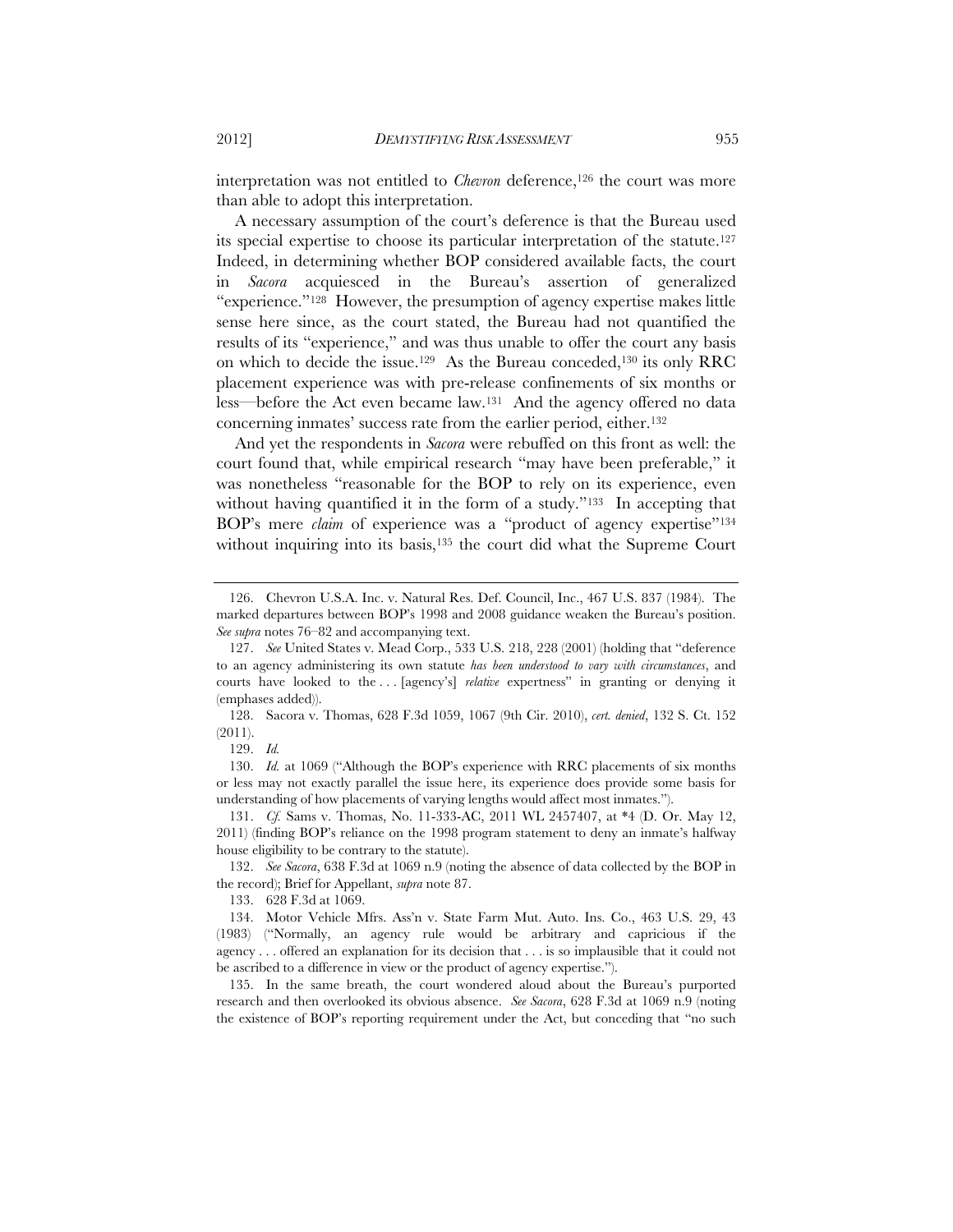explicitly has instructed courts not to do: "supply a reasoned basis for the agency's action that the agency itself has not given."136

## *2. Non-Binding Policy*

The *Sacora* court also held that the requirement of "unusual or extraordinary" circumstances for placements beyond six months did not constitute a binding rule requiring notice-and-comment rulemaking, despite the fact that all of the class members had been denied placements exceeding six months.137 In so deciding, however, the court did not address an important implication of its holding: that an agency's interpretation can be nonbinding and not subject to rulemaking as long as the agency does not apply it strictly in *all* cases.138 Indeed, the court found that the memoranda were nonbinding in large part because a few dozen inmates outside the certified class were granted RRC placements in excess of six months.139 Courts have decided otherwise under analogous circumstances,140 and in so doing recognize that public participation in rulemaking is warranted when an agency's policy is effectively binding on most affected individuals.141 Instead, the court in *Sacora* validated a practically binding rule that ignored scientific findings and public opinion. Thus, the Bureau's approach may

136. *State Farm*, 463 U.S. at 43.

 138. *See Sacora*, 628 F.3d at 1070 ("These regional differences [showing virtually no prerelease placements over six months in some regions, but not others] demonstrate that the BOP's rule allows staff to make individualized determinations and does not create a new binding rule of substantive law."). It could just as easily have been decided that these scant intraregional differences demonstrated not individualized placements but rather substantially similar ones within regions.

 139. *Id*.; *see also* Brief for Appellant, *supra* note 87, at 18 (revealing that only one region had granted RRC placements in excess of six months and that the majority of granted requests came from Federal Prison Camp Duluth, a minimum-security facility).

140. *See, e.g.*, U.S. Tel. Ass'n v. FCC, 28 F.3d 1232 (D.C. Cir. 1994); *infra* Part III.B.

 141. *See U.S. Tel. Ass'n*, 28 F.3d at 1235–36; *see also supra* Part III.B; *cf.* Seidenfeld, *supra*  note 5, at 514 (extolling hard look review as a way to force considered agency decisionmaking and to inhibit rash, interest-group-driven policy choices).

reports are part of the record"); *cf. infra* note 192 and accompanying text (detailing the results of a Government Accountability Office audit that found BOP had failed to implement its reporting and other requirements under the SCA); *supra* Part III (examining a case much less forgiving of a similar omission).

 <sup>137.</sup> The court also found that requiring regional director approval for placements exceeding six months was not a new legal duty subject to notice and comment. 628 F.3d at 1069–70. Because BOP retracted the requirement in its June 2010 Memorandum, this Comment does not address that part of the court's opinion. *See supra* note 22. Nonetheless, it is worth noting that courts have held differently. *See, e.g.*, Natural Res. Def. Council v. EPA, 643 F.3d 311, 320–21 (D.C. Cir. 2011) (holding that an EPA guidance document binding regional directors required notice-and-comment rulemaking).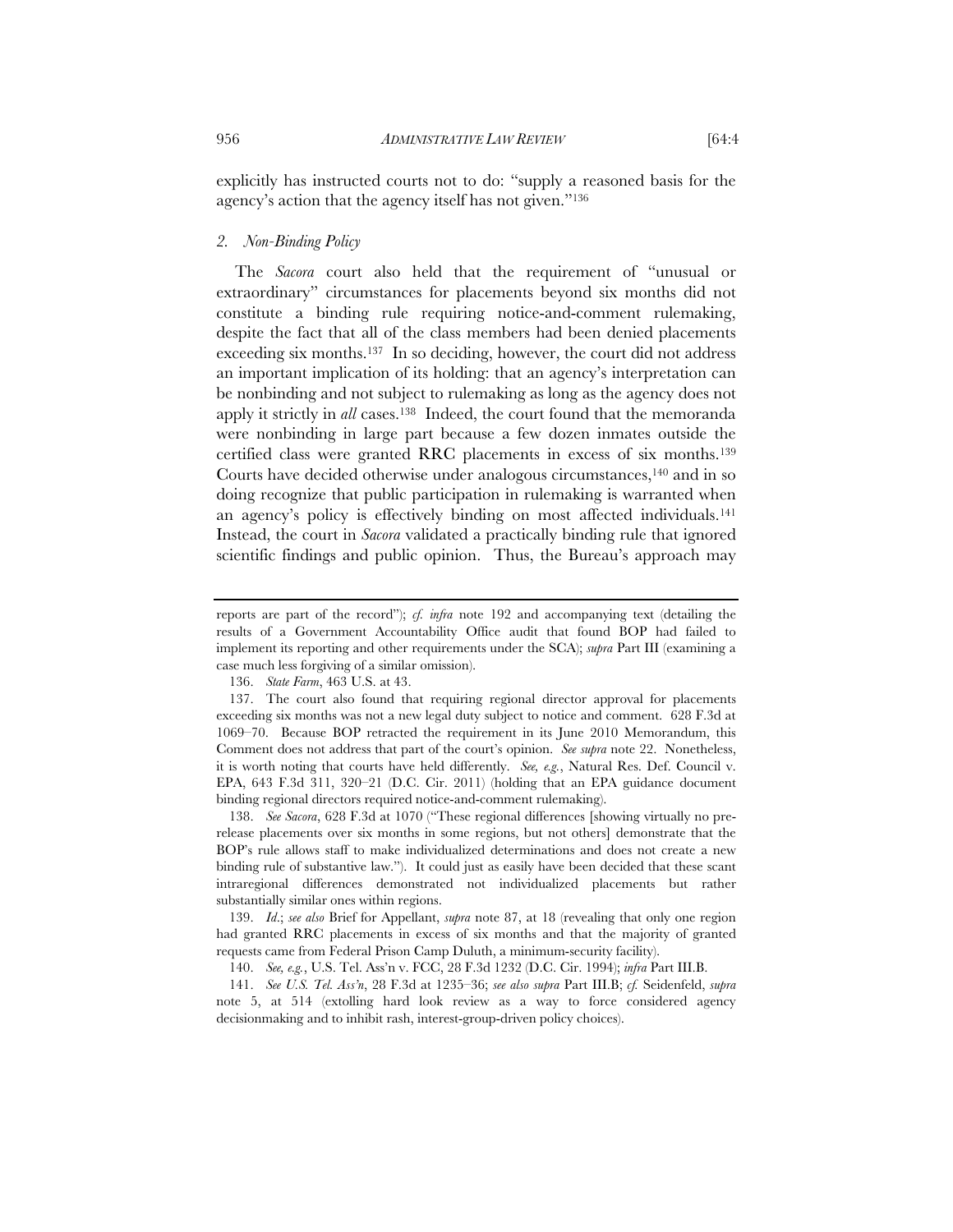have invaded the province of the judiciary.<sup>142</sup>

#### III. HOW TO SUBJECT BOP'S PRE-RELEASE RULE TO RULEMAKING

## *A. The Importance of Rulemaking and the Absence of "Ossification"*

The disparate outcomes between *Krueger* and *Strong*,143 and *Sacora* and similar cases, may rest in the difficulty of distinguishing legislative rules from nonlegislative rules.<sup>144</sup> Under these circumstances, however, courts should hold that BOP's six-month limit is a legislative rule.145 Otherwise, they risk improvidently allowing the Bureau to make "law" without the benefit of public input.146 The advantages of requiring notice-andcomment rulemaking are well established.147 Sifting BOP's "guidance" memoranda through rulemaking would force BOP to reconcile its current pre-release rule with a body of research that compels a contrary approach.148 Judicial review would thus perform an important function: oversight of agency action to ensure against costly externalities.149

 146. *See* Stephen M. Johnson, *Good Guidance, Good Grief!*, 72 MO. L. REV. 695, 707 (2007) ("If the agency does not explain the basis for the interpretive rule or policy statement, but simply treats it as a binding rule, the agency has not articulated any explanation for its decision, and the decision (not the rule) should be invalidated as arbitrary and capricious.").

 147. *See id.* at 734–35 (explaining that public participation in rulemaking enhances public perception of the resulting law as a fair and democratic one); *see also* Richard J. Pierce, Jr., *Distinguishing Legislative Rules from Interpretive Rules*, 52 ADMIN. L. REV. 547, 550 (2000) (reviewing the principal advantages of official rulemaking, including enhancing rules' overall quality, fairness, and legitimacy); Asimow, *supra* note 2, at 574 (noting that the primary function of public participation is as a channel through which agencies receive much-needed information).

 149. *See* Anthony & Codevilla, *supra* note 10, at 667 ("The courts' reviewing power is the citizen's bulwark against improper and abusive agency actions. . . . Citizens are bound by

 <sup>142.</sup> Robert A. Anthony, *Which Agency Interpretations Should Bind Citizens and the Courts?*, 7 YALE J. ON REG. 1, 57-58 (1990) ("[A] practice of routine acceptance for interpretations expressed in these formats would, in abdication of judicial duties under *Marbury*, endow them with force of law where Congress did not intend them to have such force." (footnote omitted)).

 <sup>143.</sup> *See supra* note 117 and accompanying text (explaining *Krueger* and *Strong*).

 <sup>144.</sup> *See* LUBBERS, *supra* note 11, at 75 (noting that distinctions between legislative rules and non-legislative rules "tend to break down and become confused in practice").

 <sup>145.</sup> *See* Joseph Scott Miller, *Substance, Procedure, and the Divided Patent Power*, 63 ADMIN. L. REV. 31, 66–68 (2011) ("The purpose of the substance–procedure distinction in the APA is to protect the general public's right to participate in an agency's formulation of the rules that regulate the public's primary conduct, and courts are thus a vital check on agencies." (footnote omitted)).

 <sup>148.</sup> *See* Batterton v. Marshall, 648 F.2d 694, 703, 707–08 (D.C. Cir. 1980) (asserting that the "essential purpose" of notice-and-comment rulemaking is fairness and public participation in the decisions of unelected agency officials).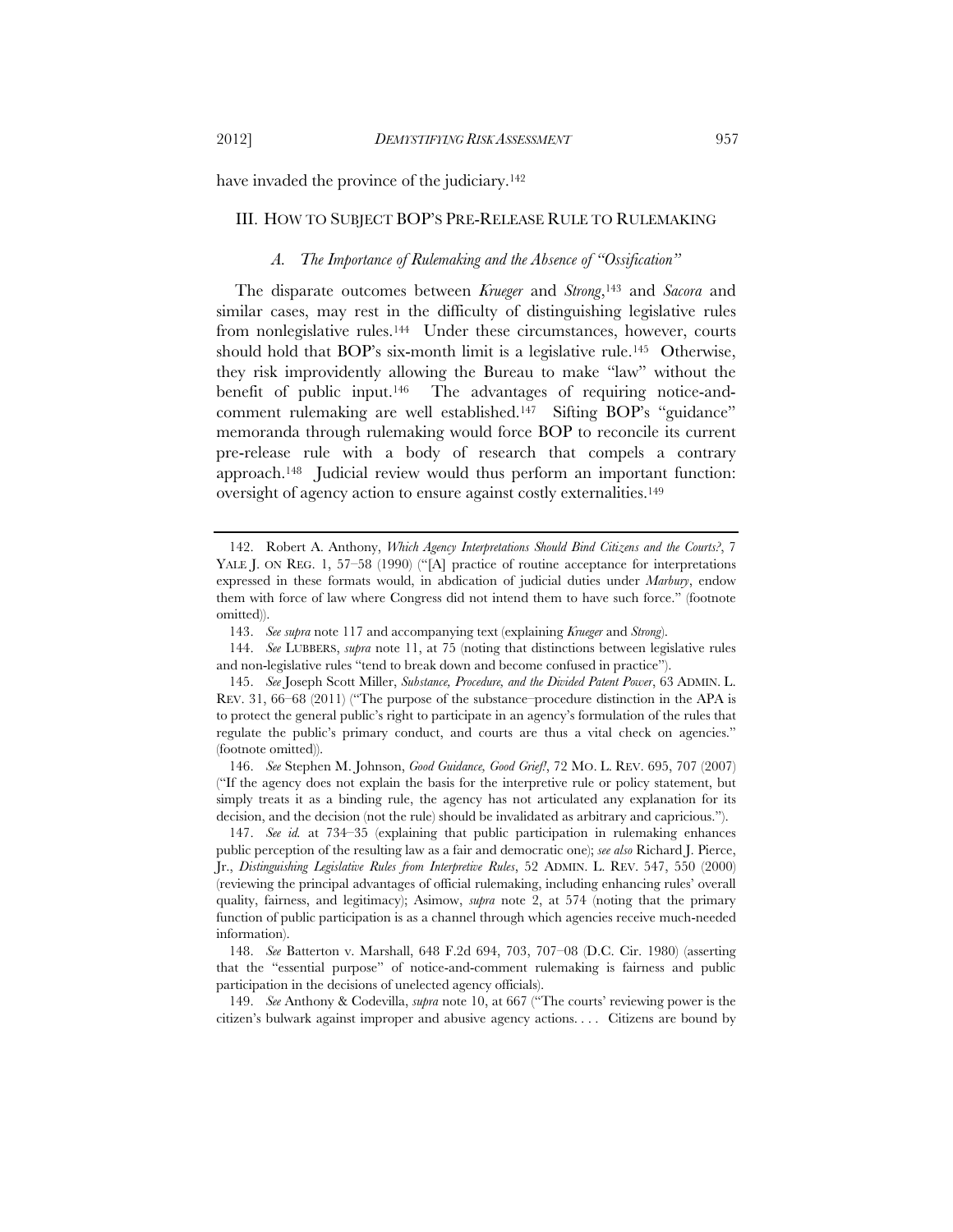"Ossification" should not be a concern. First, one of the usual complaints lodged against judges who scrutinize agency action is meritless; namely, that by adding to an agency's administrative calculus their own laundry list of a rule's possible unintended consequences, judges give the agency a Hobson's choice: either expend substantially more resources beforehand to account for every conceivable consequence and win, or conserve resources but risk failing to provide sufficient ad hoc justifications and losing on arbitrary or capricious grounds.150 This criticism presumes consideration of at least *some* alternatives to the proposed action. BOP, however, should have already considered data that is germane to its prerelease rule, but it apparently has chosen not to acknowledge it.151 The marked difference between what studies suggest should be done in prerelease confinement, and what the Bureau has actually done, reinforces this point.152 Under these circumstances, accusations of judicial wrenchthrowing are simply without merit.153

Second, while challenges to BOP's rule are, *a fortiori*, brought on behalf of prisoners, the alternatives to the current rule are both reliable and highly salient and deserve careful judicial consideration.<sup>154</sup> Publicly available research findings on risk assessments and offender re-entry needs exist only as a result of correctional experts' considerable efforts. It takes but a small step to presume that the same research before the court, even when presented by soon-to-be ex-offenders, merits serious consideration. Judges should welcome such evidence if it is offered in support of prisoners' assertions that the Bureau's rule is arbitrary.155

Nonetheless, most judges have not taken the reins on issues ostensibly committed to BOP's discretion, as revealed by *Sacora* and similar cases.

such documents to the extent that courts will accept and apply them." (footnote omitted)); Cass Sunstein, *Smarter Regulation: Remarks from Cass Sunstein, Administrator, Office of Information and Regulatory Affairs*, 63 ADMIN. L. REV. (SPECIAL ISSUE) 7, 7–8 (2011) (emphasizing the importance of public input in agency decisions).

 <sup>150.</sup> *See* Seidenfeld, *supra* note 91, at 515 (describing sua sponte judicial inquiry into unintended consequences of a proposed rule when the agency had not been notified of such an inquiry in advance, by either the court or the public).

 <sup>151.</sup> *See supra* Part I.B (describing modern correctional research and BOP's response); *see also infra* Part IV.A (describing the advantages of the federal Post Conviction Risk Assessment (PCRA) over BOP's reliance on professional judgment and highlighting research showing that high-risk inmates require longer placements than they receive).

 <sup>152.</sup> *Supra* Parts I.B, IV.A.

 <sup>153.</sup> *See* Seidenfeld, *supra* note 91, at 515.

 <sup>154.</sup> *Id.* at 515–16 (exploring issues that arise in challenges to agency action, such as the challengers' motives).

 <sup>155.</sup> *Id.* (imploring courts, in carefully determining groups' motives in opposing agency action, to pick up on certain "signals," including investment of group resources into research supporting their arguments).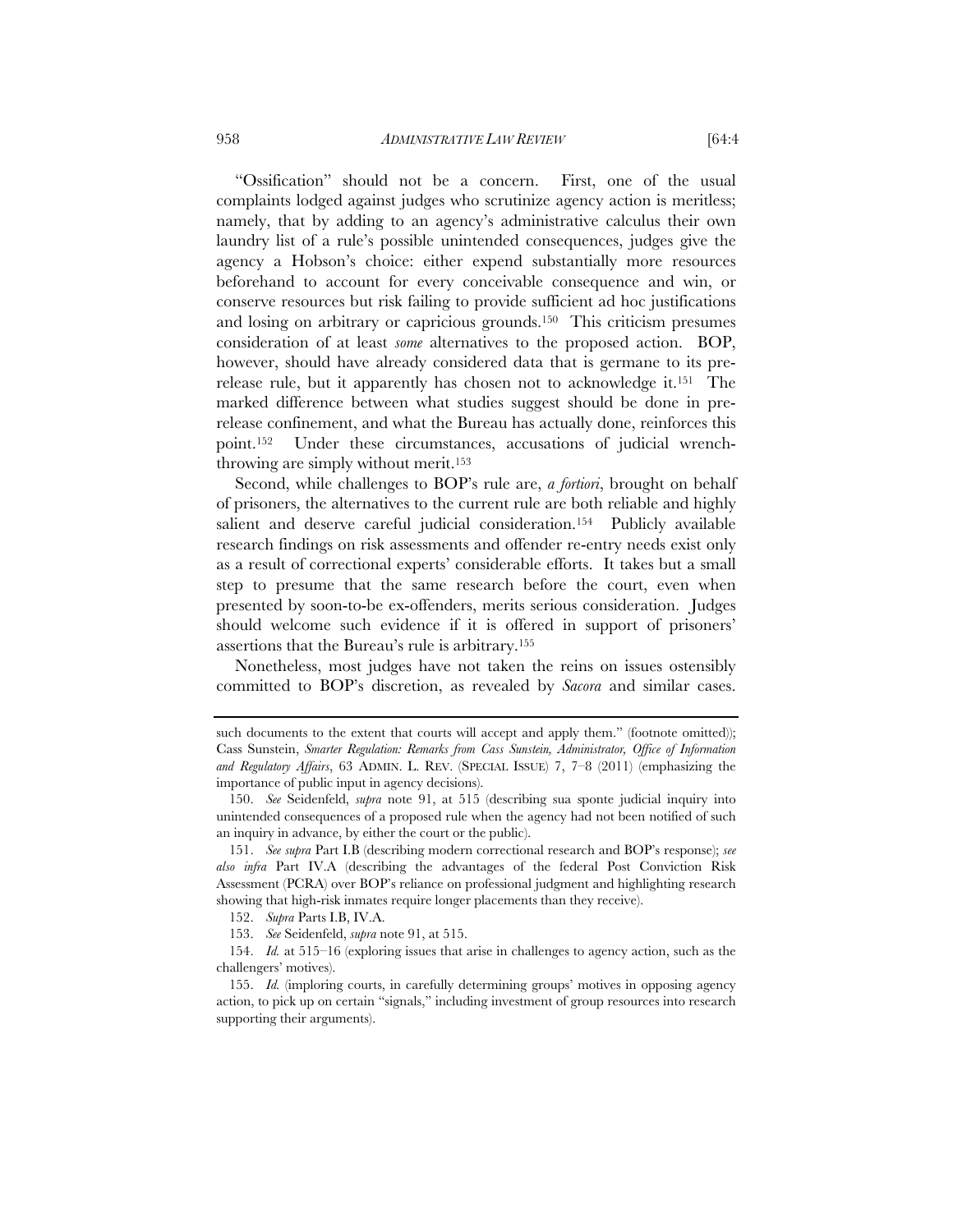This Comment suggests that so-called generalist judges can—and should intrude into agency discretion when it promulgates spurious rules,156 especially when the judges are not generalists in the agency's field but quasi-experts.157 Indeed, district courts have historically played the predominate role in sentencing,158 and until recently159 could recommend

 158. *See* Mistretta v. United States, 488 U.S. 361, 364–65 (1989) (emphasizing the considerable discretion Congress traditionally afforded judges in sentencing).

 159. After the Department of Justice issued its legal memorandum directing the Bureau to no longer respect judicial sentencing recommendations, courts were further deprived of their ability to fashion sentences according to each offender's needs. This caused considerable consternation among some judges who despaired at the prospect of seeing nonviolent offenders lose their positive community ties as a result of transfers from RRCs into prisons. *See, e.g.*, Culter v. United States, 241 F. Supp. 2d 19, 28–29 (D.D.C. 2003) (rejecting the government's request, after issuance of the DOJ's memorandum, to transfer defendant from a halfway house to a federal prison).

[A]ll indications were that petitioner had begun the process of turning her life around. Recognizing and seeking to encourage these positive trends, the Court sought to fashion a sentence that would punish petitioner for her offense without interrupting the admirable strides she had made to rehabilitate herself. The Court believed that it was vital for petitioner to continue her participation in church activities, her therapy, and her paid employment. It was hoped that doing so would assist her reintegration into law-abiding society, her mental health recovery, and her ability to meet her restitution obligations. The Court decided that the best way to achieve these ends was for her to be committed to BOP for 12 months with the understanding that she would serve this sentence in a local halfway house. . . .

*Id.* at 21, 28–29; *see also* Jennifer Borges, *The Bureau of Prisons' New Policy: A Misguided Attempt to Further Restrict a Federal Judge's Sentencing Discretion and to Get Tough on White-Collar Crime*, 31 NEW ENG. J. ON CRIM. & CIV. CONFINEMENT 141, 142 (2005) (recounting the judicial

 <sup>156.</sup> *See* Anthony, *Lifting the Smog*, *supra* note 1, at 14 ("[I]f the agency treats the new propositions as binding, its attempt to go beyond existing legislation without observing legislative processes is invalid. In such a case, the agency has produced only spurious rules.").

 <sup>157.</sup> *Cf.* Morrison v. Olson, 487 U.S. 654, 676 (1988) (holding that judicial officers could appoint independent counsel to investigate Executive Branch violations); *id.* at 676 n.13 ("Indeed, in light of judicial experience with prosecutors in criminal cases, . . . courts are especially well qualified to appoint prosecutors."); *see also* Joshua D. Wright & Angela M. Diveley, Do Expert Agencies Outperform Generalist Judges? Some Preliminary Evidence from the Federal Trade Commission 19–20 (Jan. 23, 2012) (unpublished manuscript), *available at* http://ssrn.com/abstract=1990034 (finding, contrary to the oft-cited maxim that agencies possess greater expertise than "generalist" judges, that federal judges actually outperformed the Federal Trade Commission in adjudicating antitrust proceedings).

 <sup>. . . .</sup>  . . . Given these unique circumstances, the Court concludes that BOP is estopped from relying on its new policy directive to remove petitioner from the halfway house. For the government to imprison petitioner merely because BOP was misguided about the scope of its authority and this misinterpretation was fostered and shared by both the Executive and Judicial branches for more than fifteen years is simply arbitrary and unfair.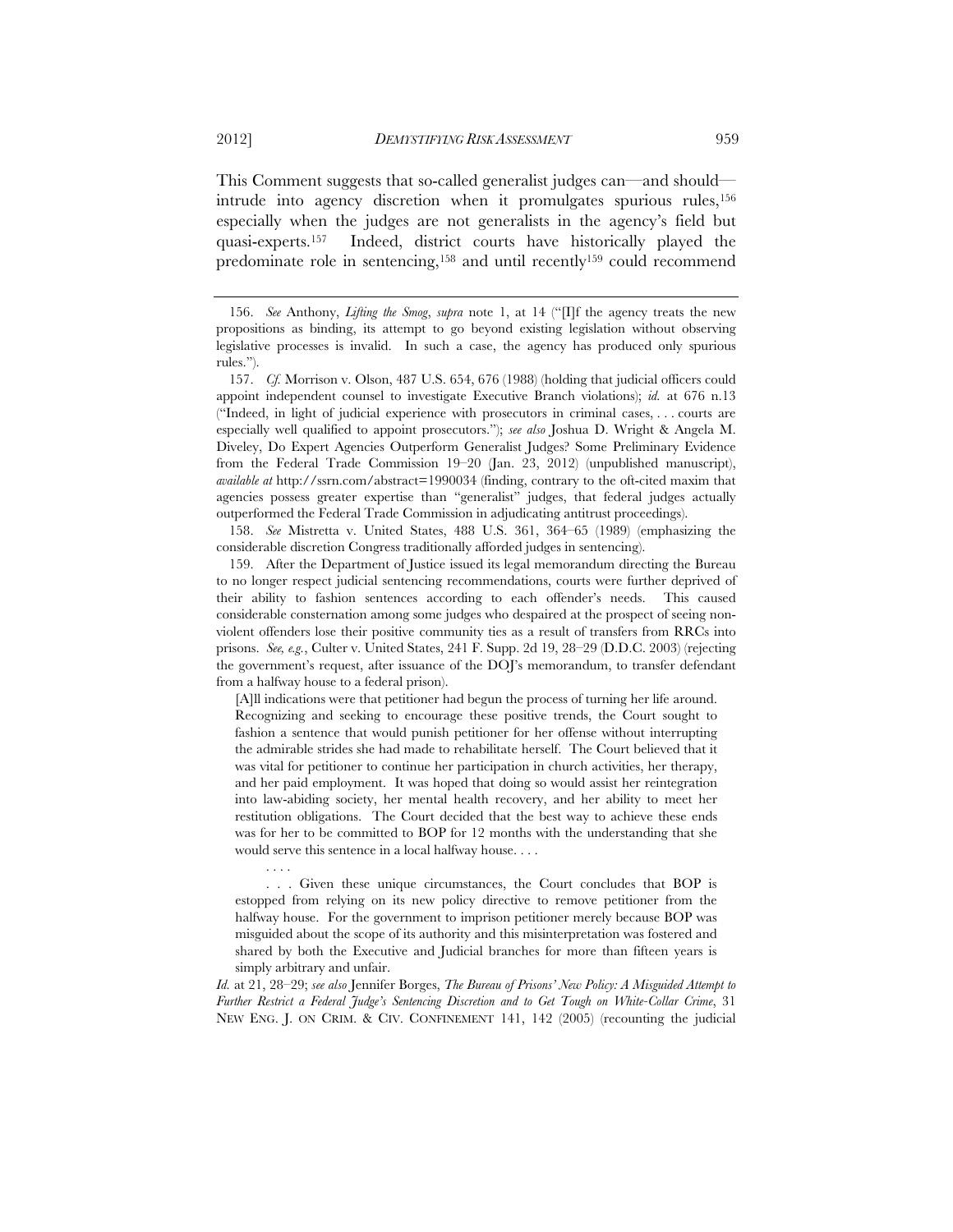that the Bureau place prisoners directly into RRCs instead of prisons.160

To their credit, more and more federal judges are informing their sentencing decisions with empirical data on offender outcomes.<sup>161</sup> Given judges' sentencing expertise and their increasing willingness to incorporate science into their decisions,<sup>162</sup> courts should heed modern correctional research when considering future challenges to the Bureau's pre-release rule.

# *B. Agencies' "General Policies" that in Application Result in Legally Binding Rules Are Subject to Notice-and-Comment Rulemaking*

In *United States Telephone Ass'n v. FCC*,163 the District of Columbia Circuit Court of Appeals considered a challenge to a Federal Communications Commission (FCC) "schedule" used to assess fines.164 The challengers argued that the schedule was a legislative rule subject to notice-andcomment rulemaking; the FCC claimed that the schedule was a general statement of policy exempt under APA  $\S$  553(b)(3)(A).<sup>165</sup> The FCC labeled the policy "discretionary" and maintained that it retained the right to, and did, depart from it under certain circumstances, as indicated by the outcomes of several prior adjudications.166

The court scrutinized those prior adjudications and found otherwise: out of 300 proceedings, arguably only eight did not apply the prescribed schedule fine.167 The court concluded that the FCC considered the policy to be a binding rule, even though the Commission deviated from the schedule on occasion—a fact that, "while probative, [did] not vitiate its adherence to the schedule of base amounts."168 The court also found the form of the policy suspicious, since it was "rather hard to imagine an

backlash in response to DOJ's sentencing directive).

 <sup>160.</sup> *See* 18 U.S.C. § 3621(b) (Supp. IV 2011) (judicial recommendations of RRC placements are to be considered but are not binding in determining place of confinement).

 <sup>161.</sup> *See, e.g.*, Michael A. Wolff, Brennan Lecture, *Evidence-Based Judicial Discretion: Promoting Public Safety Through State Sentencing Reform*, 83 N.Y.U. L. REV. 1389, 1402, 1416 (2008) (advocating evidence-based sentencing decisions using available empirical research).

 <sup>162.</sup> *Id.*

 <sup>163. 28</sup> F.3d 1232 (D.C. Cir. 1994).

 <sup>164.</sup> The statute at issue, the Communications Act, is similar to the SCA in several respects. *See* 47 U.S.C. § 503(b)(2)(D) (2006). Both statutes list mandatory factors the agency must consider and were amended to increase the relevant statutory maximum. *See* Brief for Petitioner at 8–9, U.S. Tel. Ass'n v. FCC, 28 F.3d 1232 (D.C. Cir. 1994) (Nos. 92-1321, 93- 1526), 1994 WL 16777179 at \*8–9.

 <sup>165.</sup> *U.S. Tel. Ass'n*, 28 F.3d at 1234.

 <sup>166.</sup> *Id.*

 <sup>167.</sup> *Id.*

 <sup>168.</sup> *Id.* at 1235.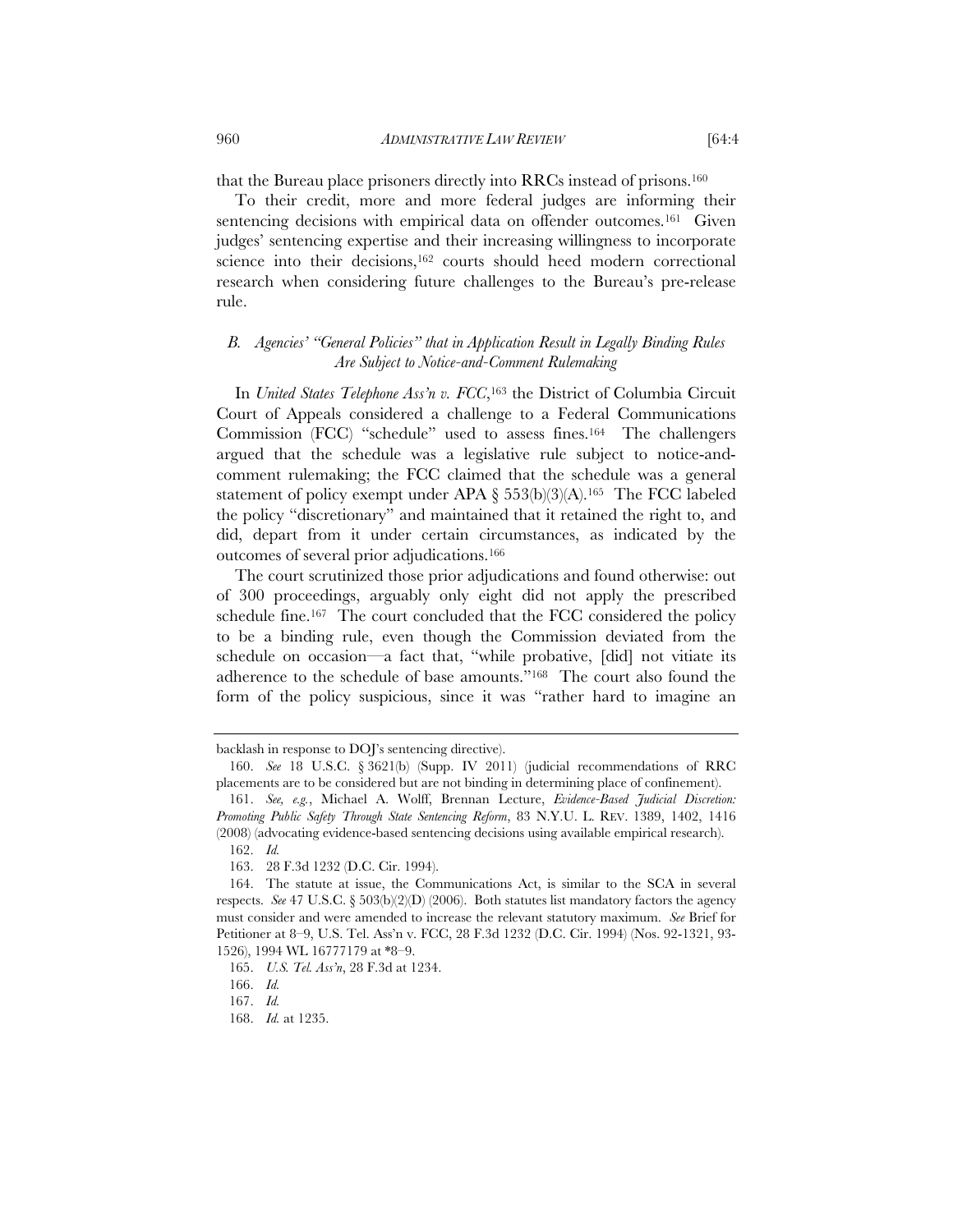agency wishing to publish such an exhaustive framework for sanctions if it did not intend to use that framework to cabin its discretion."169 It ordered the FCC to issue the policy as a legislative rule with notice and an opportunity for comment.170

There are at least two insights to be gleaned from *U.S. Telephone Ass'n* that have immediate implications for BOP's pre-release rule. One is that an agency's boilerplate disclaimer of strict adherence to its policy will not prevent a reviewing court from scrutinizing the rule's previous applications. Another related implication is that a policy the court finds in application to have been strictly adhered to by the agency—even if the agency occasionally (but rarely) departed from it—can be invalidated as a legislative rule and shipped back for notice-and-comment rulemaking. Finally, and although less obvious on the face of the court's opinion, courts will view policies that prescribe numerical values with heightened skepticism.171

These factors support subjecting the Bureau's 2008 memoranda to notice-and-comment rulemaking. BOP, like the FCC, has repeatedly asserted that it reserves the right to depart from its policy in appropriate cases ("unusual or extraordinary" ones).172 And both agencies have applied their policies nearly uniformly across enforcement proceedings.173 Furthermore, both agencies' rules raise the question *why* the limitations would be promulgated at all if the agencies did not intend to apply them so as to "cabin" their discretion. Finally, both policies use numeric values as the basis for the rule's application. And yet, contrary to the D.C. Circuit's conclusion, in *Sacora* the court found the Bureau's reference to "extraordinary" circumstances, the Bureau's "discretion" to depart from its rule, as evidence that it was *adhering* to the statute. The court also found the fractional number of departures from the rule as evidence that BOP did *not*  consider it to be binding.174

 <sup>169.</sup> *Id.* at 1234.

 <sup>170.</sup> *Id.* at 1236.

 <sup>171.</sup> This insight originated in LUBBERS, *supra* note 11.

 <sup>172.</sup> *Compare* BOP April 2008 Mem., *supra* note 21 (referring to the new requirement of individualized assessment of inmates no less than five times), *and* BOP November 2008 Mem., *supra* note 21 (referring to the new requirement at least five times), *with U.S. Tel. Ass'n*, 28 F.3d at 1234 (stating that the FCC's schedule referred to the Agency's discretion to depart from the policy no less than twelve times).

 <sup>173.</sup> *See* Sacora v. Thomas, 628 F.3d 1059, 1070 (9th Cir. 2010), *cert. denied*, 132 S. Ct. 152 (2011) (showing that almost none of the inmate-class members had been granted an RRC placement exceeding six months); Mitchell, *supra* note 20, at 308 (estimating that only 2% of federal inmates have been granted pre-release in excess of six months); *U.S. Tel. Ass'n*, 28 F.3d at 1234 (showing that the FCC applied its schedule in all but 2.7% of proceedings).

 <sup>174.</sup> *Cf. Sacora*, 628 F.3d at 1070.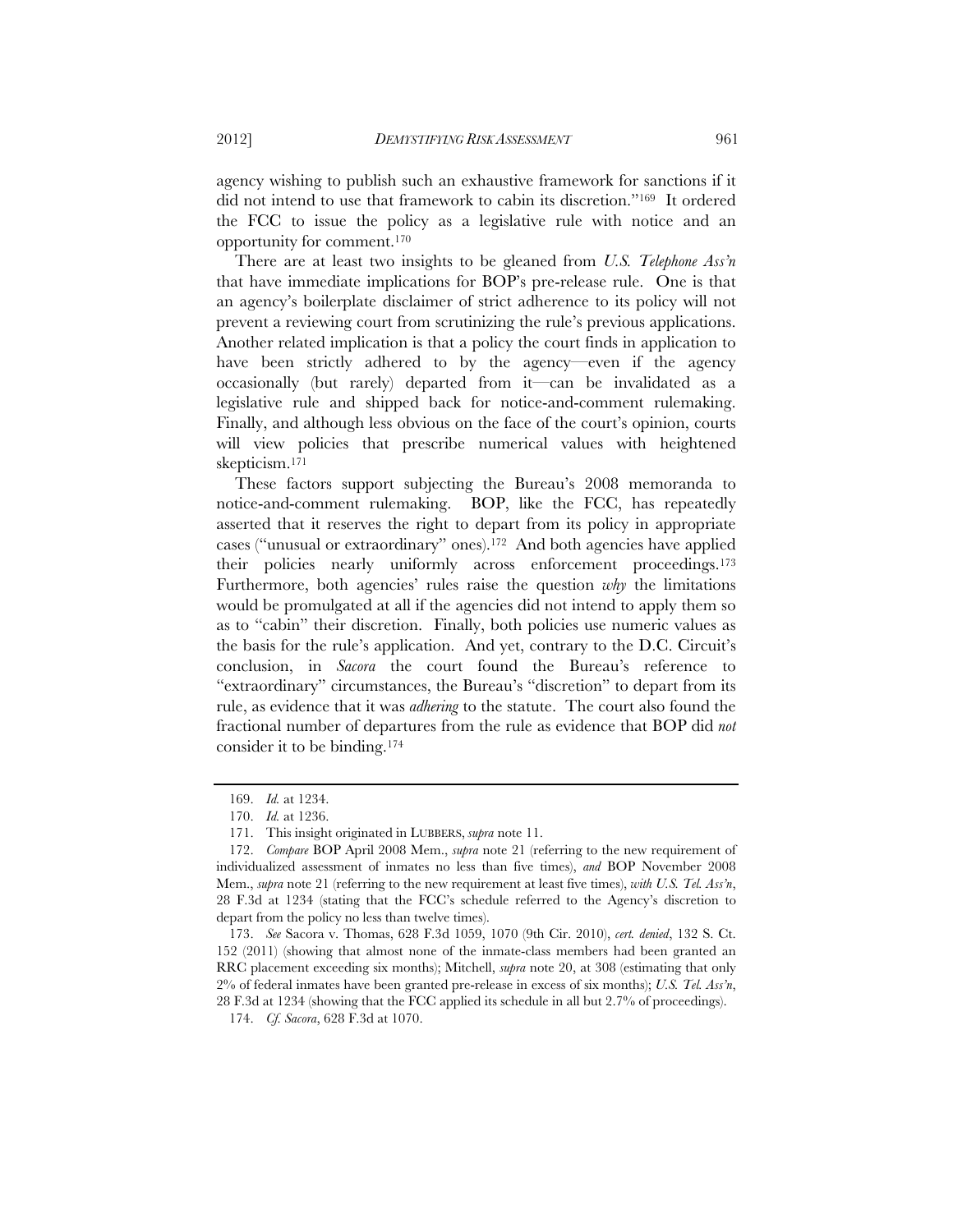More likely than not, the differences came down to the numbers: the court in *Sacora* apparently took notice that a number of inmates at one prison had been granted pre-release placements exceeding six months.175 The D.C. Circuit, by contrast, only considered proceedings against the challenger's members and closely scrutinized each so-called deviation from the FCC's schedule. Thus, the outcome of future challenges to the Bureau's 2008 memoranda may depend on whether courts consider only the placement decision of the prison holding the inmates or a much broader sampling in determining how BOP applied its pre-release rule. Courts reviewing such challenges should conclude that, because the rule results in so few inmates receiving halfway house placements of six months or more, the memoranda are binding and must go through notice-andcomment rulemaking.

# *C. Rejecting Agencies' Categorical Assertions of Expertise Without More:* Tripoli Rocketry Ass'n v. ATFE

Not all courts reviewing agency action have accepted vague assertions of general agency expertise like the court did in *Sacora*. Indeed, had *Sacora* been before the panel that decided *Tripoli Rocketry Ass'n v. Bureau of Alcohol, Tobacco, Firearms and Explosives*,176 the result might have been different. There the court held that the Bureau of Alcohol, Tobacco, Firearms, and Explosives (ATFE) had not relied on sufficient data to support its classification of toy rocket propellant as "explosive" and remanded to ATFE for reconsideration.177 The court rebuffed ATFE's appeals to judicial deference to its expertise because it failed to offer empirical proof supporting the product classification.<sup>178</sup>

In both *Sacora* and *Tripoli Rocketry* the agencies appealed to the judiciary's typical deference in matters of agency expertise. And while the posture of the cases differed in a significant respect—the *Tripoli Rocketry* court was merely deciding the commercial rights of a rocket manufacturer and not someone's post-conviction interests—this distinction would seem to counsel a more favorable outcome in *Sacora*. So would the fact that, while *Tripoli Rocketry* involved a highly technical area outside of the judges' expertise,<sup>179</sup>

 <sup>175.</sup> *See id.* (finding that some prisoners were granted placements exceeding six months).

 <sup>176. 437</sup> F.3d 75, 81 (D.C. Cir. 2006) ("To survive review under the arbitrary and capricious standard, an agency must examine the relevant data and articulate a satisfactory explanation for its action including a rational connection between the facts found and the choice made." (internal quotation marks omitted)); *see also* Motor Vehicles Mfr. Ass'n v. State Farm Ins. Co., 463 U.S. 29 (1983).

 <sup>177.</sup> *Tripoli Rocketry*, 437 F.3d at 84.

 <sup>178.</sup> *Id.* at 82.

 <sup>179.</sup> *See* Balt. Gas & Elec. Co. v. Natural Res. Def. Council, Inc., 462 U.S. 87, 103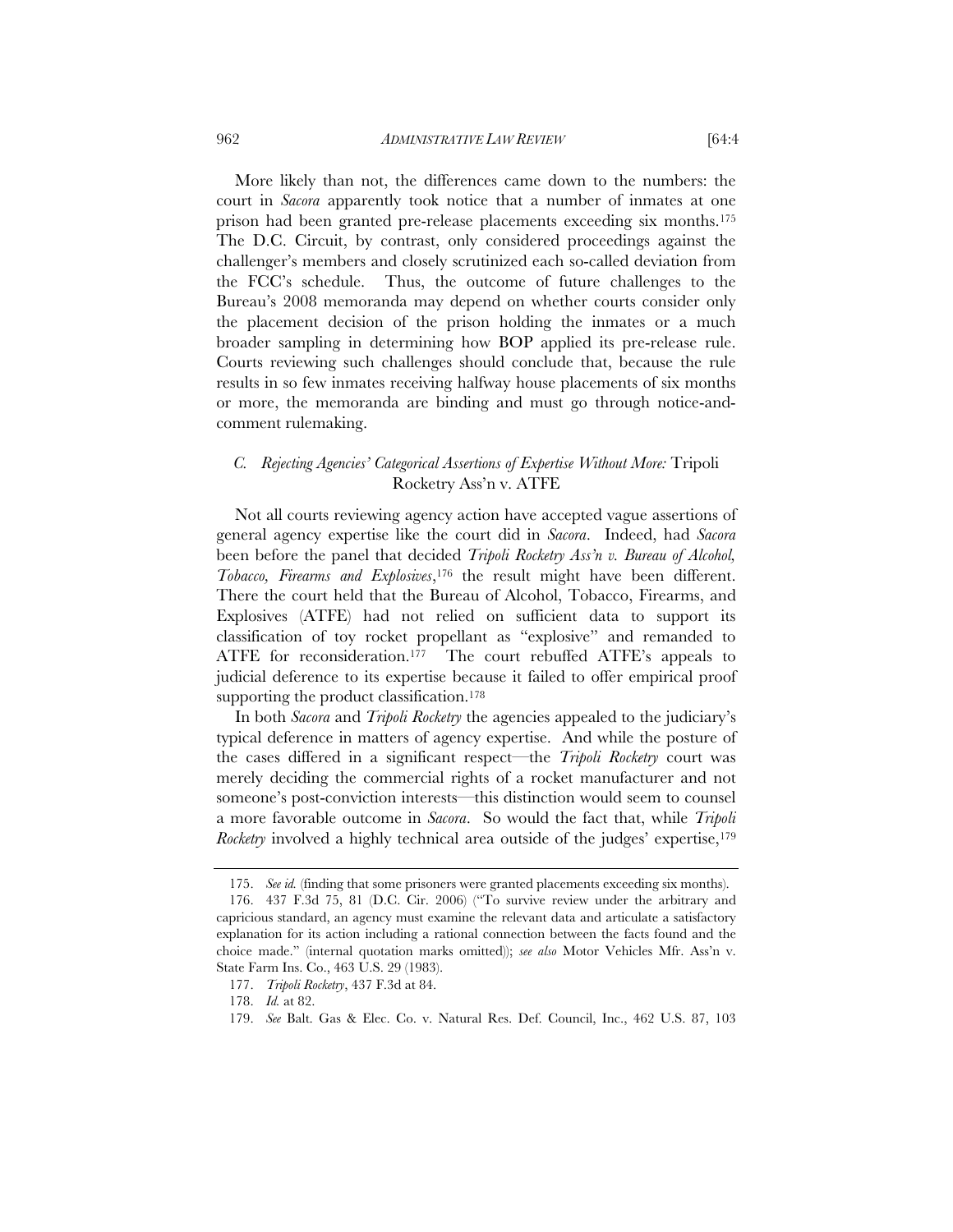*Sacora* involved the comparatively less technical (and more familiar) field of imprisonment.180

Yet the cases reached nearly opposite results: unlike *Tripoli Rocketry*, *Sacora* upheld the agency action. These results appear irreconcilable, all the more so because the Bureau in *Sacora* made no attempt to provide empirical proof to corroborate its position that "most" inmates' needs are met with an RRC placement of six months or less.181 The *Tripoli Rocketry* court gave short shrift to this level of generalization by ATFE.182

The disparate outcomes in *Sacora* and *Tripoli Rocketry* reveal that agencies can be perversely incentivized into not really interpreting their authorizing statutes and then not offering evidence during contested proceedings.<sup>183</sup> ATFE did the opposite and the court found against it; BOP, since it never interpreted the SCA beyond "parroting" the statute, successfully hid behind assertions of expertise. As the only authority that can require agency rules to be lawfully promulgated and enforced, the courts should be wary of such backdoor rulemaking.184

# IV. NEXT STEPS: IMPLEMENTING THE SECOND CHANCE ACT

In December 2011, after public interest groups called for BOP

180. *See supra* notes 173–177.

 182. *Tripoli Rocketry*, 437 F.3d at 81 (holding that "the fatal shortcoming" of the Bureau of Alcohol, Tobacco, Firearms, and Explosives' (ATFE's) position was that the agency "provided virtually nothing to allow the court to determine whether its judgment reflects reasoned decisionmaking").

 183. It should be noted that, when contested pre-release decisions come before district courts, BOP will occasionally offer "proof" that it applied the statutory factors reasonably or, more specifically, that the inmate's *case manager* applied them reasonably. As the Bureau has never really interpreted the SCA, courts that accept BOP's litigation strategy may in effect be handing over their interpretive functions to lower-level BOP staff. *See, e.g.*, Sessel v. T.C. Outlaw, No. 2:08cv00212 JMM, 2009 WL 1850331, at \*5 (E.D. Ark. June 25, 2009) (holding that BOP did not abuse its discretion because there was no requirement of a detailed analysis of the specific statutory factors at each level of the administrative review process).

 184. *See* Thomas O. Sargentich, *The Critique of Active Judicial Review of Administrative Agencies: A Reevaluation*, 49 ADMIN. L. REV. 599, 632–34 (1997) (praising aspects of active judicial review of agency decisionmaking).

<sup>(1983);</sup> *see also* Indus. Union Dep't v. Hodgson, 499 F.2d 467, 474–75 (D.C. Cir. 1974) (suggesting deference for determinations at "frontiers of scientific knowledge").

 <sup>181.</sup> *See* Brief for Appellant, *supra* note 87 (showing that, not only did BOP not proffer such data, but the appellants sought and received admissions from Bureau researchers that the pre-release rule had no known foundation in empirical proof). Thus, BOP did worse than ATFE: whereas the latter at least made an effort to offer relevant data supporting its decision, BOP readily admitted it had none to offer.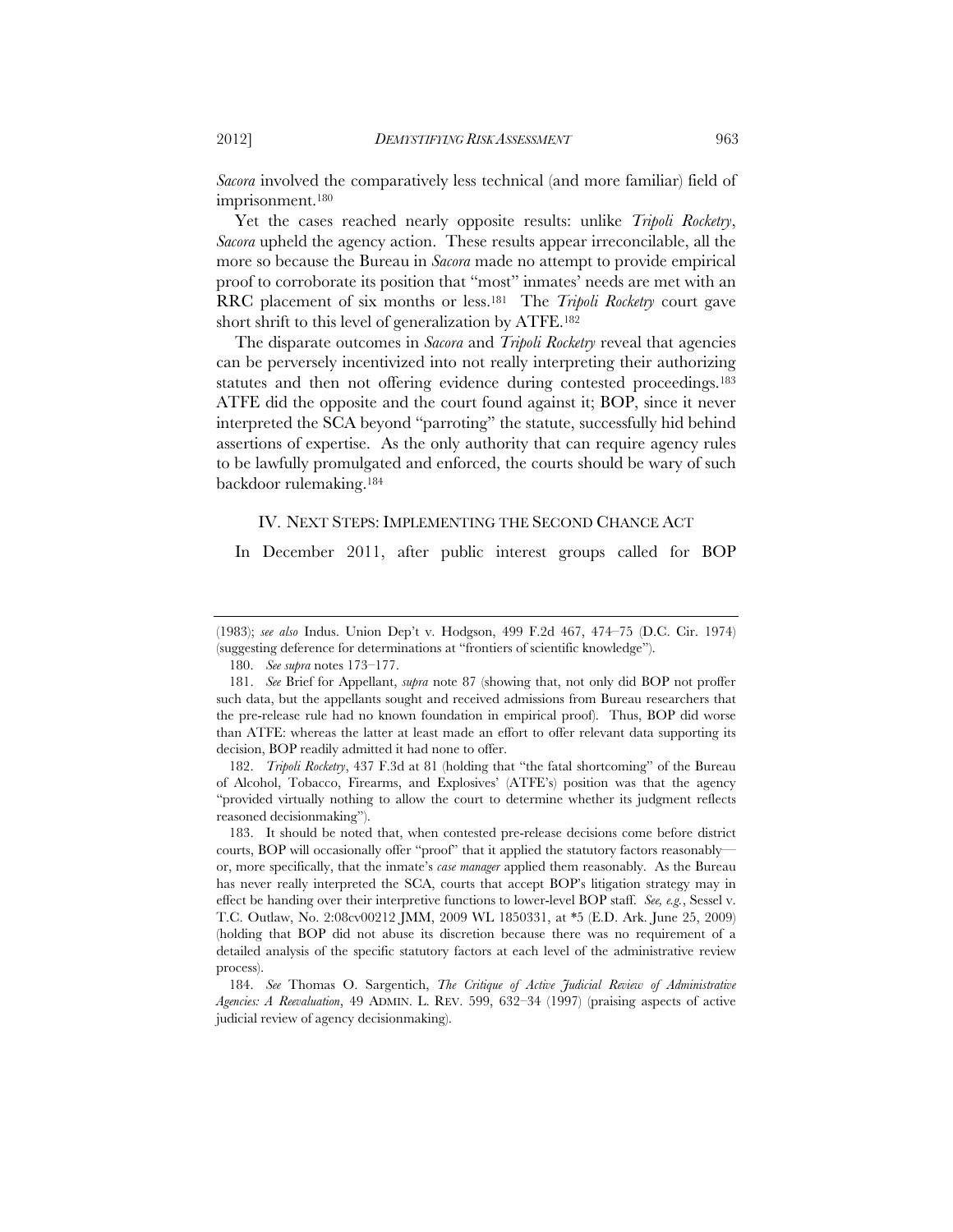leadership changes,185 Attorney General Eric Holder announced the appointment of a new BOP Director, Charles E. Samuels Jr.186 Director Samuels's appointment may hint at a new direction for Bureau policies;<sup>187</sup> executive staff changes have already begun.188 According to the DOJ, Director Samuels "shares the attorney general's commitment to reduce recidivism by preparing incarcerated people to return to their communities and become productive members of society."189 BOP's leadership changes make sense given the Bureau's lackluster track record, of which Congress appears to have taken notice. In the 2009 *State of the Bureau* introduction, then-Director Lappin acknowledged the external pressure for improved post-release results.190 In the aftermath of unsuccessful litigation challenging the prerelease rule,191 Congress exercised its oversight function and commissioned a 2012 report concerning the Bureau's re-entry initiative that confirmed BOP had not implemented several provisions of the SCA, including its reporting and individualized assessment requirements.192 The Government Accountability Office's study found that BOP lacked a risk-

 <sup>185.</sup> *See* James Ridgeway & Jean Casella, *Groups Urge Holder to Clean House at the Bureau of Prisons*, SOLITARY WATCH (May 19, 2011) (quoting the groups' letter to Eric Holder as saying, "Unfortunately, the agency has not adapted its management strategy to take full advantage of the diverse population reduction authorities and cost-savings measures given to it by Congress, such as: expanded half-way house placement . . . .").

 <sup>186.</sup> *See* Press Release, Office of Pub. Affairs, U.S. Dep't of Justice, Attorney General Holder Announces New Federal Bureau of Prisons Director (Dec. 21, 2011), *available at*  http://www.justice.gov/opa/pr/2011/December/11-ag-1693.html.

 <sup>187.</sup> Harley Lappin resigned from BOP soon after he was arrested and charged with driving under the influence of alcohol in Annapolis, Maryland. *See* Matt Zapotosky, *Bureau of Prisons Director Faces DUI, Related Charges*, WASH. POST, Mar. 30, 2011, http://www.washingtonpost.com/local/bureau-of-prisons-director-faces-dui-related-

charges/2011/03/30/AF0dTg5B\_story.html. BOP's director is a member of the Senior Executive Service (SES) and is thus removable only "for cause." *See* Free Enter. Fund v. Pub. Co. Accounting Oversight Bd., 130 S. Ct. 3138, 3179–80 (2010) (Breyer, J., dissenting) (listing SES agency heads who are removable only "for cause"). Mr. Lappin now represents private correctional industry interests. *See* Kevin Johnson, Proposal to Buy Prisons Raises Ethical Concerns, USA TODAY, Mar. 7, 2012, http://www.usatoday.com/news/nation/ story/2012-03-07/prisons-ethical-concerns-executive/53405290/1.

 <sup>188.</sup> *See* News & Information, U.S. DEP'T OF JUSTICE, FEDERAL BUREAU OF PRISONS, www.bop.gov/news/ (last updated June 4, 2012).

 <sup>189.</sup> Press Release, Office of Pub. Affairs, U.S. Dep't of Justice, *supra* note 186.

 <sup>190.</sup> U.S. DEP'T OF JUSTICE, FED. BUREAU OF PRISONS, STATE OF THE BUREAU 2009, at iii, *available at* http://www.bop.gov/news/PDFs/sob09.pdf (anticipating that success will require enlarging BOP's responsibilities) (2009).

 <sup>191.</sup> *See supra* Part II (examining challenges to BOP's community confinement policy).

 <sup>192.</sup> *See* GAO REP. ON BOP PROGRESS, *supra* note 63, at 15 (indicating that BOP has "mechanism[s] in place" to "[e]stablish a strategy that assesses inmates' skills, develops skills development plans, determines program assignments, [and] gives priority to high-risk inmate populations").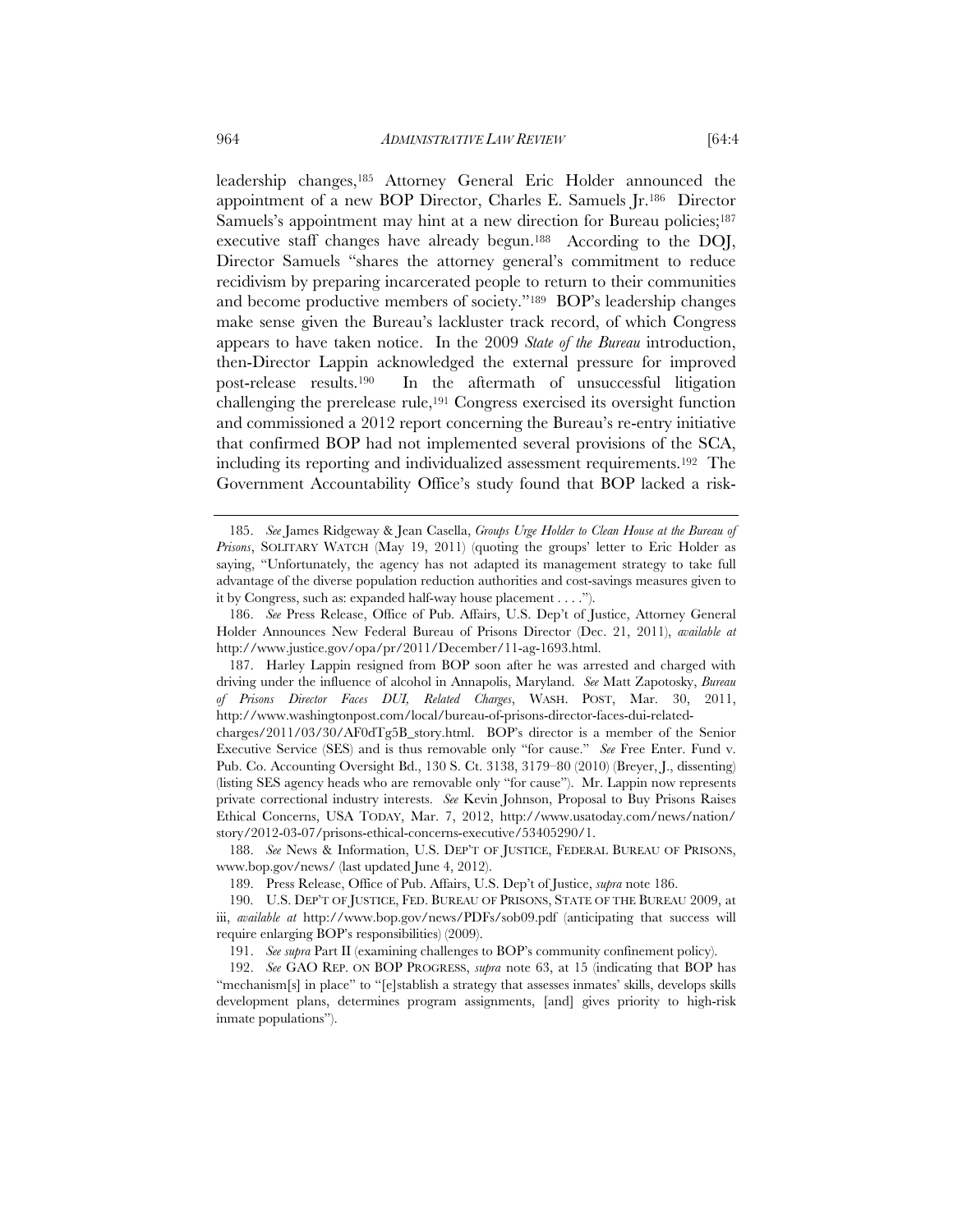assessment program necessary for individualized, need-based placement decisions; instead, the Bureau relies primarily on its staff's professional judgment (i.e., experience).<sup>193</sup> By comparison, a report that reviewed the Administrative Office of the U.S. Courts' risk-assessment instrument, the Federal Post Conviction Risk Assessment (PCRA) found that "actuarial devices [such as PCRA] in combination with professional judgment are generally more accurate and consistent than professional judgment alone, which is based solely on ... experience and individualized assessments . . . ."194 In fact, subjective professional decisions are the most basic measurements of offender needs.195 Yet BOP instructs its staff to use professional judgment combined with two Bureau instruments: the Inmate Skills Development (ISD) Plan, and the Custody Classification Form (BP-338).196

#### *A. The Federal Post Conviction Risk Assessment*

To give prisoners individualized placement decisions and "the greatest likelihood of successful reintegration into the community,"197 BOP must incorporate a validated risk-assessment instrument into its pre-release rule.198 By using such a tool, Bureau staff will be able to better prepare inmates for life outside prison, and BOP will be able to better defend placement decisions against future attacks.199 The Bureau's "sister agency," the United States Probation Office (USPO), already uses PCRA.200

197. 18 U.S.C. § 3624(c)(6) (2006 & Supp. IV 2011).

 <sup>193.</sup> BOP June 2010 Mem., *supra* note 22.

 <sup>194.</sup> *See* OFFICE OF PROB. & PRETRIAL SERVS., ADMIN. OFFICE OF THE U.S. COURTS, AN OVERVIEW OF THE FEDERAL POST CONVICTION RISK ASSESSMENT 3 (2011).

 <sup>195.</sup> *See id.* at 7 n.28 (calling professional judgment risk assessments' "first generation").

 <sup>196.</sup> *See* BOP June 2010 Mem., *supra* note 22, at 4 (calling the Inmate Skills Development (ISD) Plan and the Custody Classification Form (BP-338) "helpful in establishing broad-based groupings"); *see also* U.S. DEP'T OF JUSTICE, FED. BUREAU OF PRISONS, PROGRAM STATEMENT P5100.8: INMATE SECURITY DESIGNATION AND CUSTODY CLASSIFICATION (2006), *available at* http:///www.bop.gov/policy/progstat/5100\_008.pdf (describing the custody classification system).

 <sup>198.</sup> *See* TAXMAN ET AL., *supra* note 82, at 5 (recommending BOP use a validated riskassessment tool). Several states already use risk assessments or their principles, including Michigan, Mississippi, Ohio, Oregon, and Vermont. *See States Report Reductions in Recidivism*, JUSTICE CENTER, NATIONAL REENTRY RESOURCE CENTER, *available at* http://nationalreentryresourcecenter.org/documents/0000/1569/9.24.12\_Recidivism\_Re ductions\_9-24\_lo\_res.pdf.

 <sup>199.</sup> *See, e.g.*, Sams v. Thomas, No. 11-333-AC, 2011 WL 2457407, at \*4 (D. Or. May 12, 2011).

 <sup>200.</sup> *See* FEDERAL POST CONVICTION RISK ASSESSMENT, *supra* note 194, at 1 (noting PCRA's efficiency goals, and that it has yet to be considered for use in other contexts, such as RRCs).